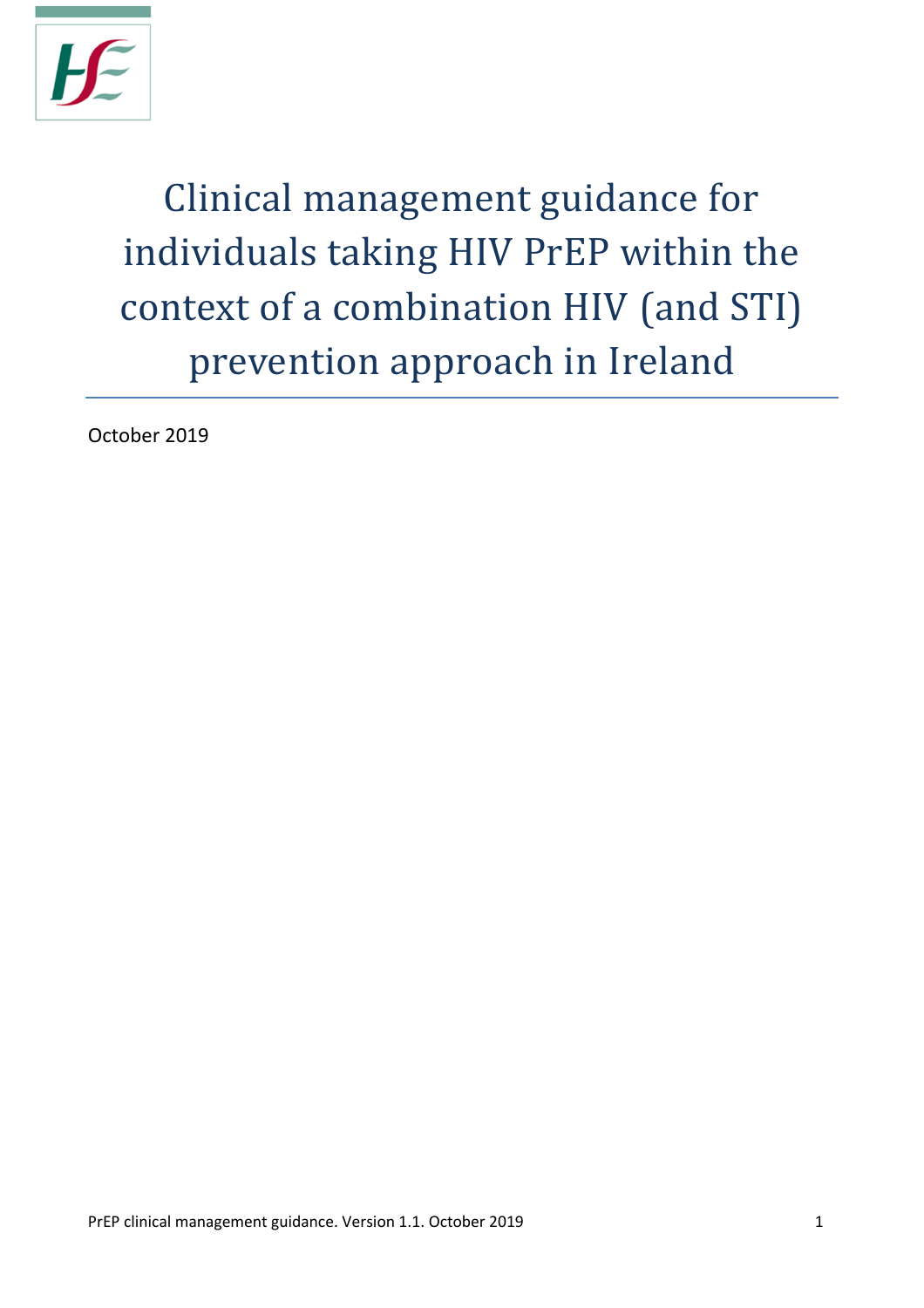# **Table of Contents**

| 1. |       |  |                                                                                                  |  |  |  |  |
|----|-------|--|--------------------------------------------------------------------------------------------------|--|--|--|--|
| 2. |       |  |                                                                                                  |  |  |  |  |
| 3. |       |  |                                                                                                  |  |  |  |  |
|    | 3.1   |  |                                                                                                  |  |  |  |  |
|    | 3.2   |  |                                                                                                  |  |  |  |  |
|    | 3.3   |  |                                                                                                  |  |  |  |  |
|    | 3.4   |  |                                                                                                  |  |  |  |  |
|    | 3.5   |  |                                                                                                  |  |  |  |  |
|    | 3.6   |  |                                                                                                  |  |  |  |  |
| 4. |       |  |                                                                                                  |  |  |  |  |
|    | 4.1   |  |                                                                                                  |  |  |  |  |
|    | 4.2   |  | Addressing HIV risk and baseline assessment of those eligible for free PrEP or otherwise wishing |  |  |  |  |
|    | 4.3   |  |                                                                                                  |  |  |  |  |
|    | 4.4   |  |                                                                                                  |  |  |  |  |
|    | 4.4.1 |  |                                                                                                  |  |  |  |  |
|    | 4.4.2 |  |                                                                                                  |  |  |  |  |
|    | 4.4.3 |  |                                                                                                  |  |  |  |  |
| 5. |       |  |                                                                                                  |  |  |  |  |
|    | 5.1   |  |                                                                                                  |  |  |  |  |
|    | 5.2   |  |                                                                                                  |  |  |  |  |
|    | 5.3   |  |                                                                                                  |  |  |  |  |
|    |       |  |                                                                                                  |  |  |  |  |
|    |       |  |                                                                                                  |  |  |  |  |
|    |       |  |                                                                                                  |  |  |  |  |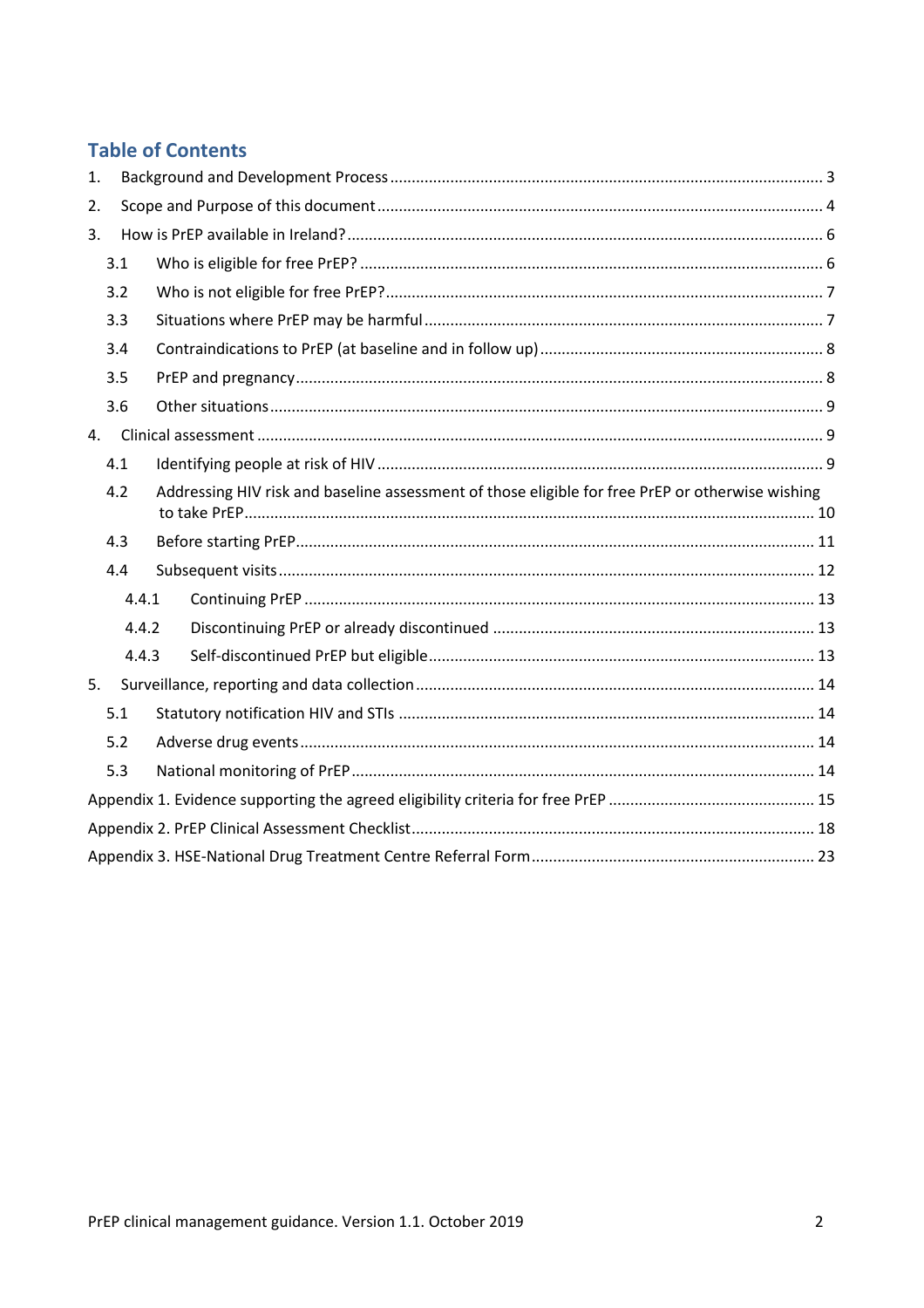## <span id="page-2-0"></span>**1. Background and Development Process**

Worldwide HIV remains a significant cause of morbidity and mortality with an estimated 36.9 million people living with HIV at the end of 2017 and an estimated 1.8 million new HIV infections in that year<sup>1</sup>. There were 528 HIV diagnoses in 2018 in Ireland, a rate of 11.1 per 100,000 population, according to provisional data from the Health Protection Surveillance Centre (HPSC)<sup>2</sup>. This represents a 7% increase over 2017 (n=492). In recent years, gay, bisexual, and other men who have sex with men (MSM) have borne a significant proportion of the burden of new HIV diagnoses in Ireland, with sex between men reported as the likely route of transmission in 262 (53%) of the 492 new HIV diagnoses in 2017 $^3$ . A further 33% of cases were reported as being heterosexually acquired indicating that the vast majority of new cases of HIV (86%) in Ireland were sexually acquired.

There are a number of effective strategies to prevent sexual acquisition of HIV and other sexually transmitted infections (STIs). These include HIV testing; STI testing and treatment; condoms; vaccination; health promotion and risk reduction education; support and education around sexual behaviour, alcohol and substance misuse; pre-exposure prophylaxis (PrEP); post exposure prophylaxis following sexual exposure (PEPSE) and, treatment as prevention (TasP).

HIV PrEP is the most recently developed effective HIV prevention intervention. PrEP is the pre-emptive use of oral antiretroviral therapy by HIV-negative people to reduce the risk of HIV infection. In 2014, the World Health Organization (WHO) recommended PrEP for men who have sex with men. However, in 2015, on the basis of further evidence of the effectiveness and acceptability of PrEP, the WHO broadened its guidelines, recommending that people at substantial risk<sup>4</sup> of HIV infection be offered PrEP as part of a combination prevention approach<sup>5</sup>. More recently the European AIDS Clinical Society recommended that PrEP be used "in adults at high-risk of HIV infection when condoms are not used consistently" and "should be used in combination with other preventive interventions. PrEP should be supervised by a doctor, experienced with sexual health and use of HIV medicines, possibly as part of a shared care arrangement"<sup>6</sup>. Daily dosing with a combination tablet of tenofovir disoproxil and emtricitabine has been licensed in Europe for use for the prevention of sexually transmitted HIV as part of a combination HIV prevention approach since July 2016<sup>7</sup>.

Generic PrEP became available in Ireland in December 2017, increasing the affordability of PrEP for individuals. The Health Information Quality Authority (HIQA) recently concluded a health technology assessment on the introduction of a PrEP programme in Ireland. From reviewing the evidence, HIQA has found that PrEP is safe and highly effective at preventing HIV in people at substantial risk. Additionally,

 $^{\rm 1}$  https://www.hiv.gov/hiv-basics/overview/data-and-trends/global-statistics

 $^2$  HSE Health Protection Surveillance Centre. HIV in Ireland: 2018 provisional data including latest trends. <http://www.hpsc.ie/a-z/hivstis/hivandaids/hivdataandreports/>

<sup>&</sup>lt;sup>3</sup> HSE Health Protection Surveillance Centre. HIV in Ireland, 2017. Dublin: HSE HPSC; 2018. [http://www.hpsc.ie/a](http://www.hpsc.ie/a-z/hivstis/hivandaids/hivdataandreports/2017reports/)[z/hivstis/hivandaids/hivdataandreports/2017reports/](http://www.hpsc.ie/a-z/hivstis/hivandaids/hivdataandreports/2017reports/)

 $<sup>4</sup>$  Populations with a HIV incidence of 3 per 100 person years or higher.</sup>

<sup>5</sup> http://www.who.int/hiv/pub/prep/policy-brief-prep-2015/en/

<sup>6</sup> http://www.eacsociety.org/files/guidelines\_9.0-english.pdf

<sup>&</sup>lt;sup>7</sup>http://www.ema.europa.eu/ema/index.jsp?curl=pages/news\_and\_events/news/2016/07/news\_detail\_002578.jsp& mid=WC0b01ac058004d5c1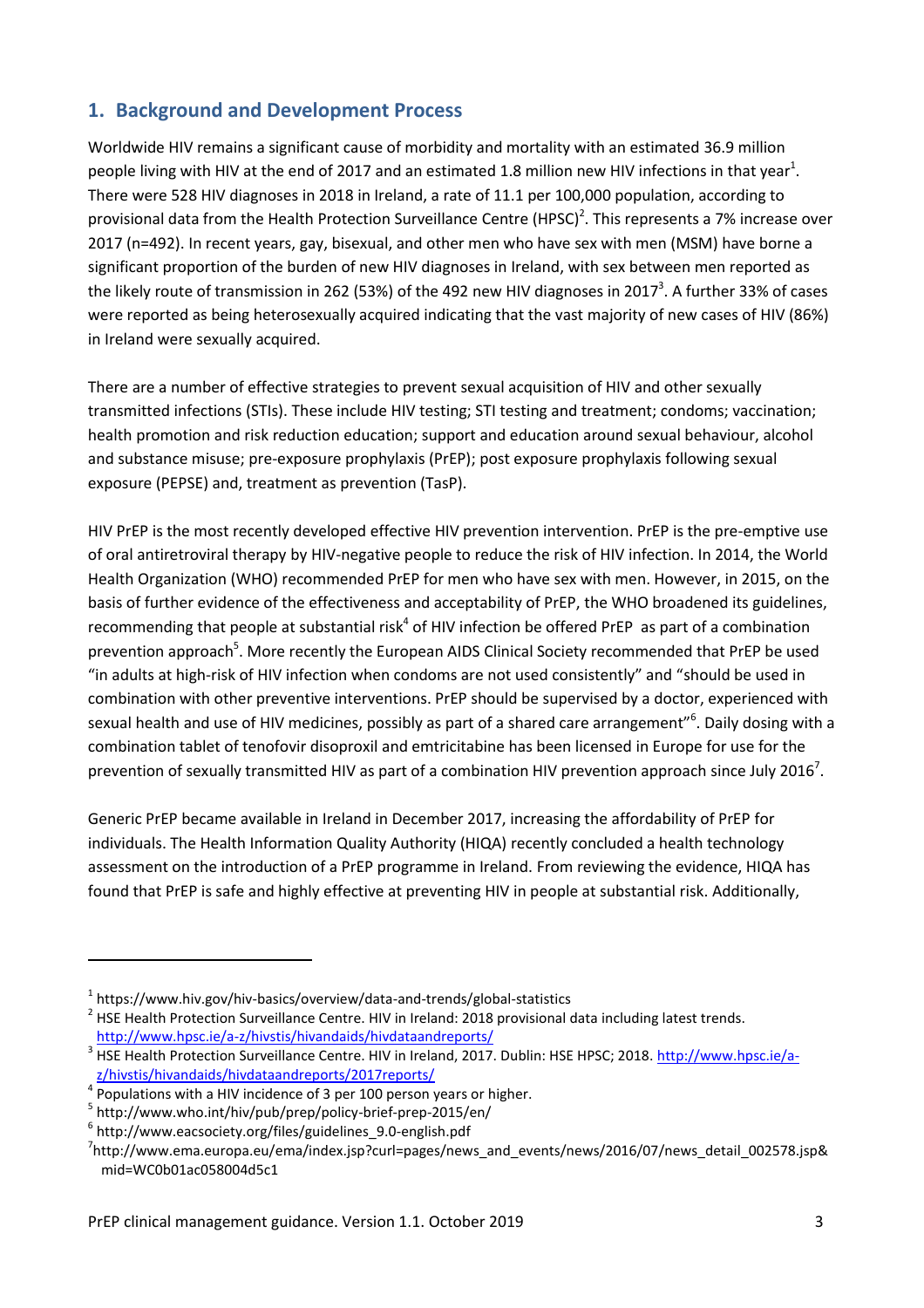implementing a PrEP programme would be considered cost saving compared with standard care<sup>8</sup>. PrEP is available through the HSE from Q4 2019.

One of the priority clinical actions in the National Sexual Health Strategy $^9$  is to develop and implement guidance on the use of antiretroviral therapy, including PrEP, for HIV prevention. Responsibility for implementation of the sexual health strategy lies with the HSE Sexual Health and Crisis Pregnancy Programme (SHCPP). To address PrEP, the programme convened a multisectoral HIV PrEP working group to develop recommendations in relation to PrEP in Ireland. The HIV PrEP working group's view is that PrEP should be available free of charge to those at substantial risk for sexual acquisition of HIV, as part of a combination HIV (and STI) prevention approach within services that meet national standards. Furthermore the view of the working group is that all individuals taking PrEP (including those not eligible for free PrEP who elect to pay for PrEP) should have appropriate assessment and follow up whilst on PrEP.

The PrEP working group has developed practical guidance and information for potential PrEP users in advance of availability of PrEP through the HSE $^{10}$ .

In preparation for availability of PrEP through the HSE, the working group has developed evidence-based clinical eligibility criteria for free PrEP through the HSE. National standards<sup>11</sup> have been developed and agreed by both the Sexual Health Strategy Clinical Advisory and Implementation Groups. There are a number of core standards which must be met by services providing free PrEP. There are additional desirable standards for delivery of HIV PrEP as part of combination HIV prevention, which services are encouraged to meet.

This current document sets out the clinical eligibility criteria for free PrEP and guidelines on the assessment and monitoring of those on PrEP. The guidelines on assessment and monitoring of those on PrEP are relevant to all those in receipt of PrEP, not just those who meet criteria for free PrEP. The BHIVA/BASHH PrEP guidelines<sup>12</sup> have been used as a reference in the development of this document, particularly in relation to evidence around PrEP dosing schedules and clinical monitoring of those on PrEP. Prior to publication this document was made available for review and consultation by relevant stakeholders.

This document is listed for review in October 2021. In the interim, urgent changes will be made where required. The programme has responsibility for arranging, coordinating and disseminating any changes to this document to all relevant stakeholders.

## <span id="page-3-0"></span>**2. Scope and Purpose of this document**

This document is intended for use by appropriately trained health care providers involved in the provision of care to individuals at substantial risk for sexual acquisition of HIV who may be eligible for free PrEP and

 $\overline{\phantom{a}}$ 

<sup>&</sup>lt;sup>8</sup> HTA of a PrEP programme, <u>https://www.hiqa.ie/reports-and-publications/health-technology-assessment/hta-prep-</u> [programme](https://www.hiqa.ie/reports-and-publications/health-technology-assessment/hta-prep-programme)

<sup>9</sup> http://health.gov.ie/healthy-ireland/national-sexual-health-strategy-2015-2020/

<sup>10</sup> https://www.sexualwellbeing.ie/for-professionals/research/research-reports/

<sup>11</sup> www.sexualwellbeing.ie/prepproviders

<sup>&</sup>lt;sup>12</sup> BHIVA/BASHH guidelines on the use of HIV PreExposure Prophylaxis,<https://www.bhiva.org/PrEP-guidelines>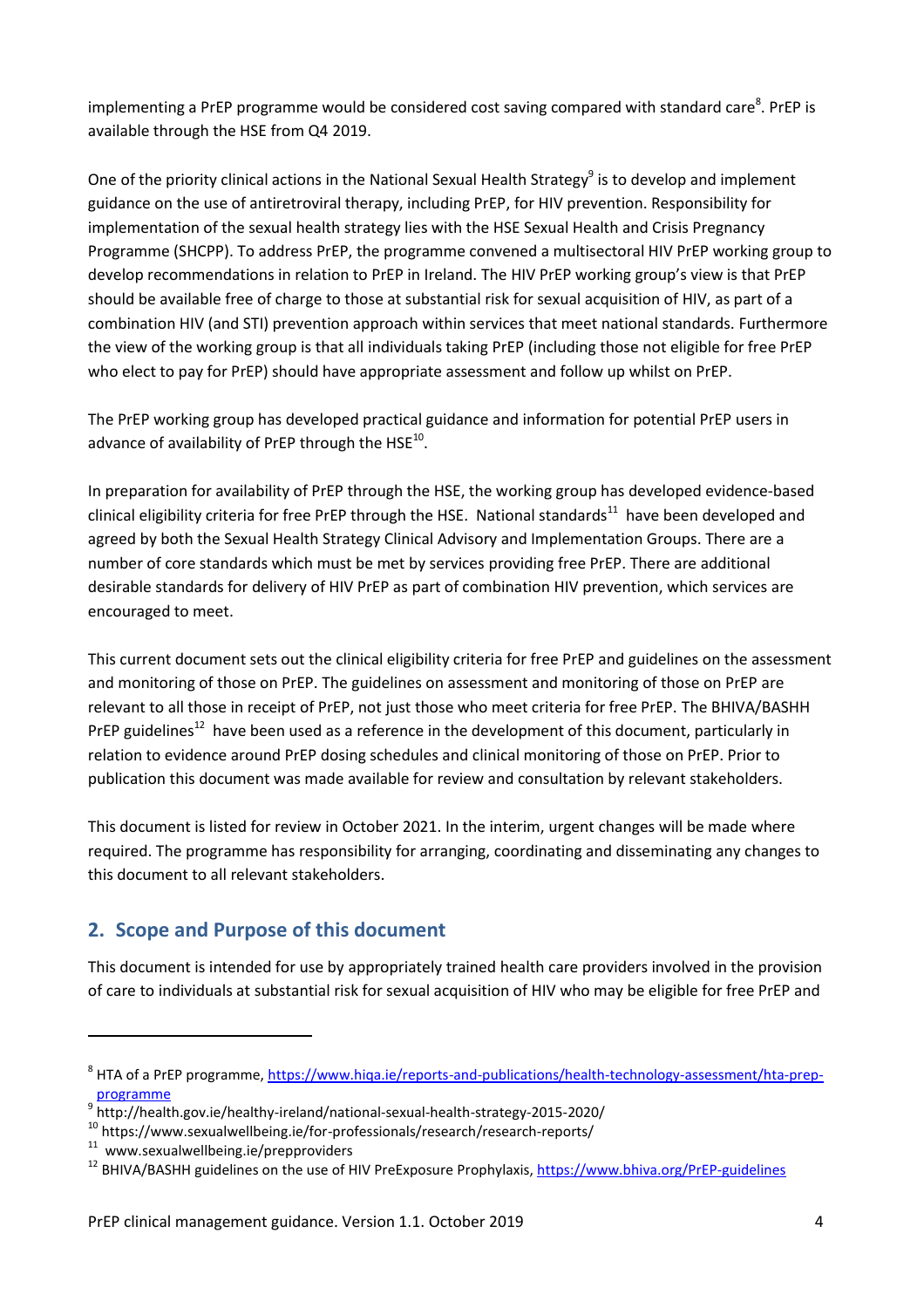to individuals who are taking PrEP but do not meet criteria to receive it free of charge. This document is intended for use alongside the national standards for PrEP.

This document sets out the agreed, evidence-based, clinical eligibility criteria for free PrEP through the HSE in Ireland.

Additionally, this document sets out guidance on assessment and follow up of those taking PrEP. It is anticipated that the clinical guidance aspect of this document may be adapted within services as local clinical protocols are developed.

This document does not address the use of PrEP in non-sexual contexts. The PrEP working group does not currently recommend PrEP for the prevention of HIV through injecting drug use. People who inject drugs may be at risk of sexual acquisition of HIV and therefore may otherwise be suitable for PrEP.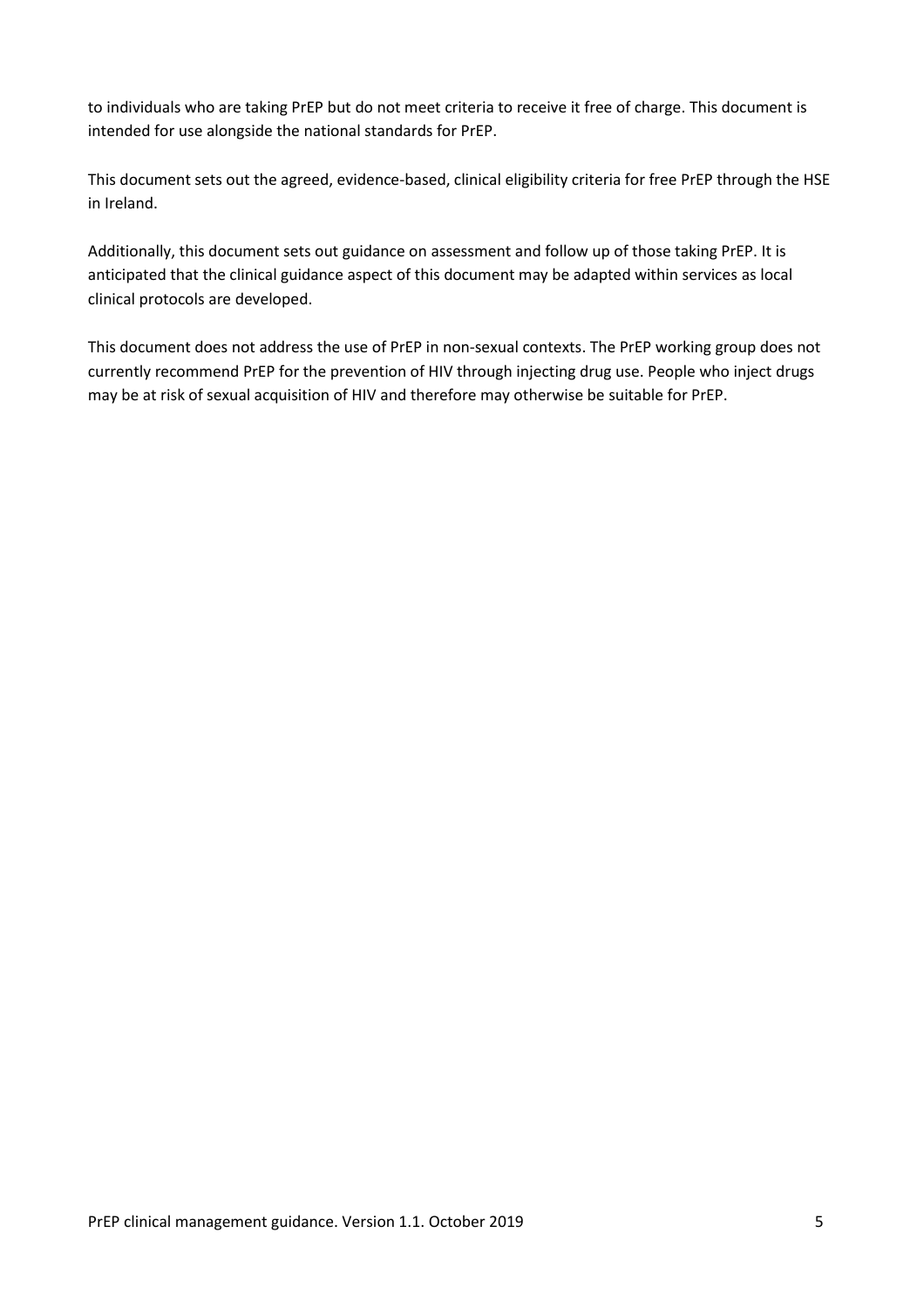## <span id="page-5-0"></span>**3. How is PrEP available in Ireland?**

PrEP is available free of charge through the HSE to those who meet clinical eligibility criteria and are deemed to be at substantial risk of acquiring HIV.

In developing clinical eligibility criteria for free PrEP, the working group has considered the available evidence around risk of sexual acquisition of HIV across a range of situations in a variety of populations. A summary of the evidence is presented in **Appendix 1**.

Other individuals who do not meet eligibility criteria for PrEP may elect to pay for PrEP themselves. There are certain situations in which PrEP is not recommended as set out in section 3.2. Regardless of how individuals avail of PrEP, the assessment and monitoring principles as set out in later sections are recommended.

## <span id="page-5-1"></span>**3.1 Who is eligible for free PrEP?**

HIV negative individuals who are aged 17 years or older<sup>13</sup>, have a PPSN<sup>14</sup> and fall into one of the categories set out below:

### **1. Men who have sex with men<sup>15</sup> or transgender women who have sex with men who are:**

sexually active with likelihood of remaining sexually active in the next 3 months

#### **AND one of the following:**

- reported condomless anal sex with at least two partners<sup>16</sup> over the last 6 months
- episode of documented or reported acute  $STI<sup>17</sup>$  over the last 12 months
- documented or reported use of HIV post-exposure prophylaxis following sexual exposure (PEPSE) over the last 12 months
- reported engagement in chemsex $^{18}$  over the last 6 months
- **2. Individuals having condomless sex with a HIV positive person who is not stably suppressed on antiretroviral therapy, specifically:** 
	- where the person living with HIV is not on antiretroviral therapy

 $13$  In Ireland the age of consent for sexual intercourse is 17 years. The age of consent for medical treatment is 16 years. A combination of tenofovir disoproxil and emtricitabine is licensed for use as HIV PrEP in adolescents. Individuals under 17 years of age who are otherwise eligible for PrEP should be offered PrEP with due regard to child protection and safeguarding in line with current legislation and local clinic policy.

<sup>&</sup>lt;sup>14</sup> Personal Public Service Number

<sup>&</sup>lt;sup>15</sup> This term includes transgender men, recognizing that whilst there is an absence of data in this group, the risk is likely to be substantial as they are in the same sexual networks as other men who have sex with men.

 $16$  Where the HIV status of the partner(s) is unknown to the potential PrEP candidate

<sup>&</sup>lt;sup>17</sup> Acute STIs include (but are not necessarily limited to) gonorrhoea, chlamydia, LGV, primary HSV, acute sexually acquired hepatitis B, acute sexually acquired hepatitis C and early infectious syphilis. Available evidence indicates that rectal bacterial infections are associated with a greater risk of HIV infection than overall bacterial STIs, see **Appendix 1**. Acute STIs do not include anogenital warts or non-primary HSV.

<sup>&</sup>lt;sup>18</sup> Chemsex is intentional sex under the influence of psychoactive drugs, mostly among MSM and particularly associated with crystal methamphetamine, GHB/GBL, mephedrone and sometimes ketamine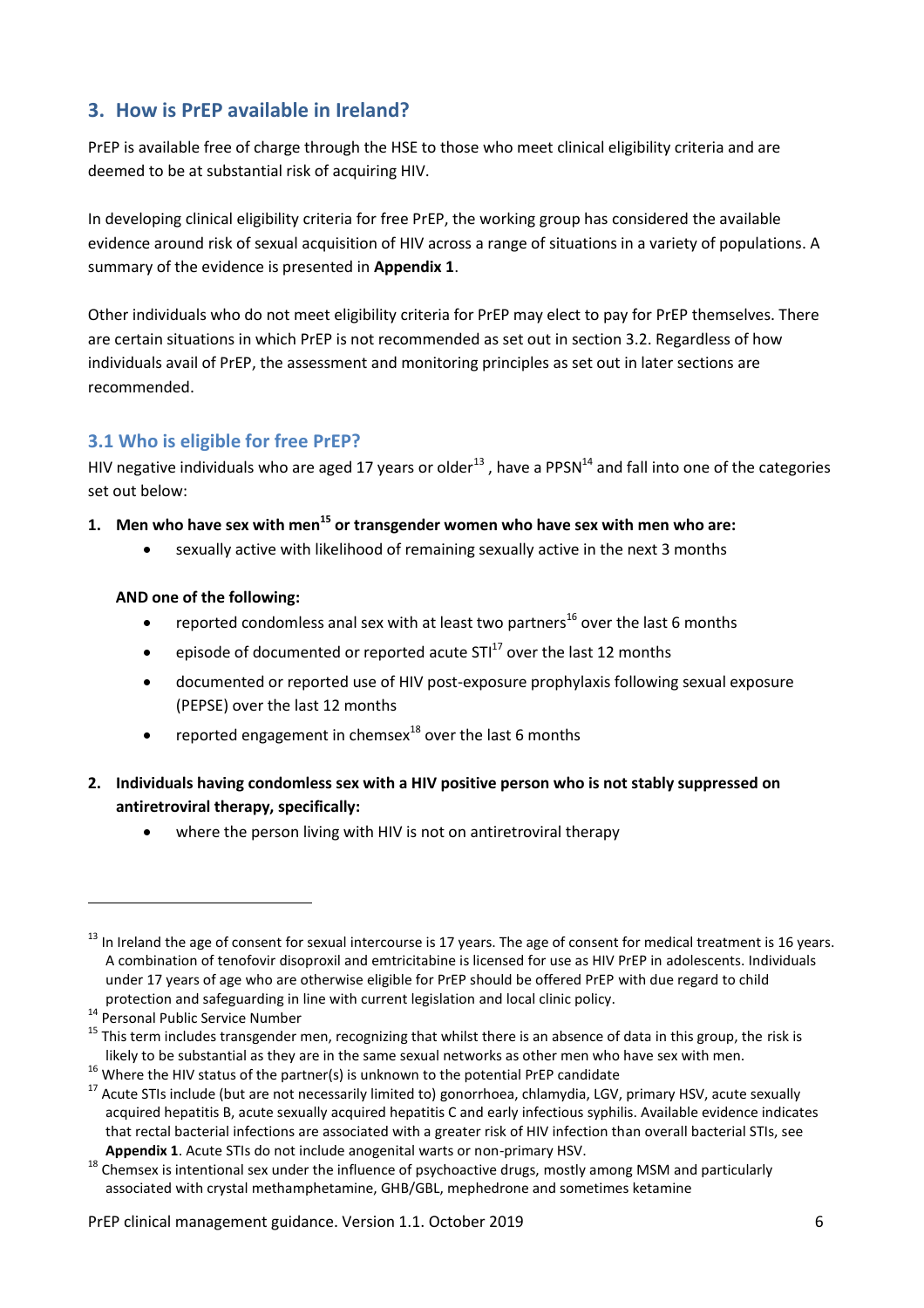- where the person living with HIV has initiated antiretroviral therapy but has not yet achieved virological suppression $19$
- where the person living with HIV has loss of virological control on antiretroviral therapy and the risk of HIV transmission has been deemed by a consultant physician specialising in HIV Medicine to be substantial and warrant PrEP for the HIV-negative partner

### *Additional Guidance for these situations:*

- In these circumstances, the HIV-negative person and the person living with HIV may be attending the same clinical service and present for assessment together. Both parties should be advised to use condoms and made aware of post exposure prophylaxis (PEPSE).
- Where they are not attending the same clinical service, liaison between services is recommended before making decisions regarding PrEP. Consent for sharing of information from both parties should be sought before information is shared.
- In exceptional circumstances, where an individual is known to be at risk and consent for sharing of information, from either party, with other clinicians is not forthcoming, information may need to be shared without consent between clinicians in line with Irish Medical Council guidance. 20

### **3. Other heterosexual men, heterosexual women considered by a senior clinician specialising in HIV Medicine<sup>21</sup> to be at substantial risk for sexual acquisition of HIV.**

## <span id="page-6-0"></span>**3.2 Who is not eligible for free PrEP?**

A person who is:

 $\overline{\phantom{a}}$ 

- in a monogamous relationship with a HIV-positive partner who is confirmed to be virally suppressed on ART
- in a monogamous relationship with a partner who is known to be HIV negative
- unwilling to attend for follow up.

## <span id="page-6-1"></span>**3.3 Situations where PrEP may be harmful**

- Individuals who report sub-optimal adherence (for daily dosing schedules less than 4 days a week for anal sex protection and less than 6 days a week for vaginal sex protection) with continued significant risk for sexual acquisition of HIV.
	- $\circ$  There is a substantial risk for acquisition of HIV and subsequent development of antiretroviral resistance.
	- o Support may be required around adherence, modification of HIV risk through support on other risk reduction strategies, alcohol and substance misuse (including chemsex).
	- o Where there is continued suboptimal PrEP adherence with continued risk of HIV acquisition, PrEP should not be continued
- Significant renal impairment at baseline or that develops while taking PrEP

 $19$  HIV viral load below the limit of detection of the assay being used

<sup>&</sup>lt;sup>20</sup> https://issuu.com/mcirl/docs/guide\_to\_professional\_conduct\_and\_e?e=12642421/35694606

<sup>&</sup>lt;sup>21</sup> On the Medical Council Specialist Division Register in Genitourinary Medicine or Infectious Diseases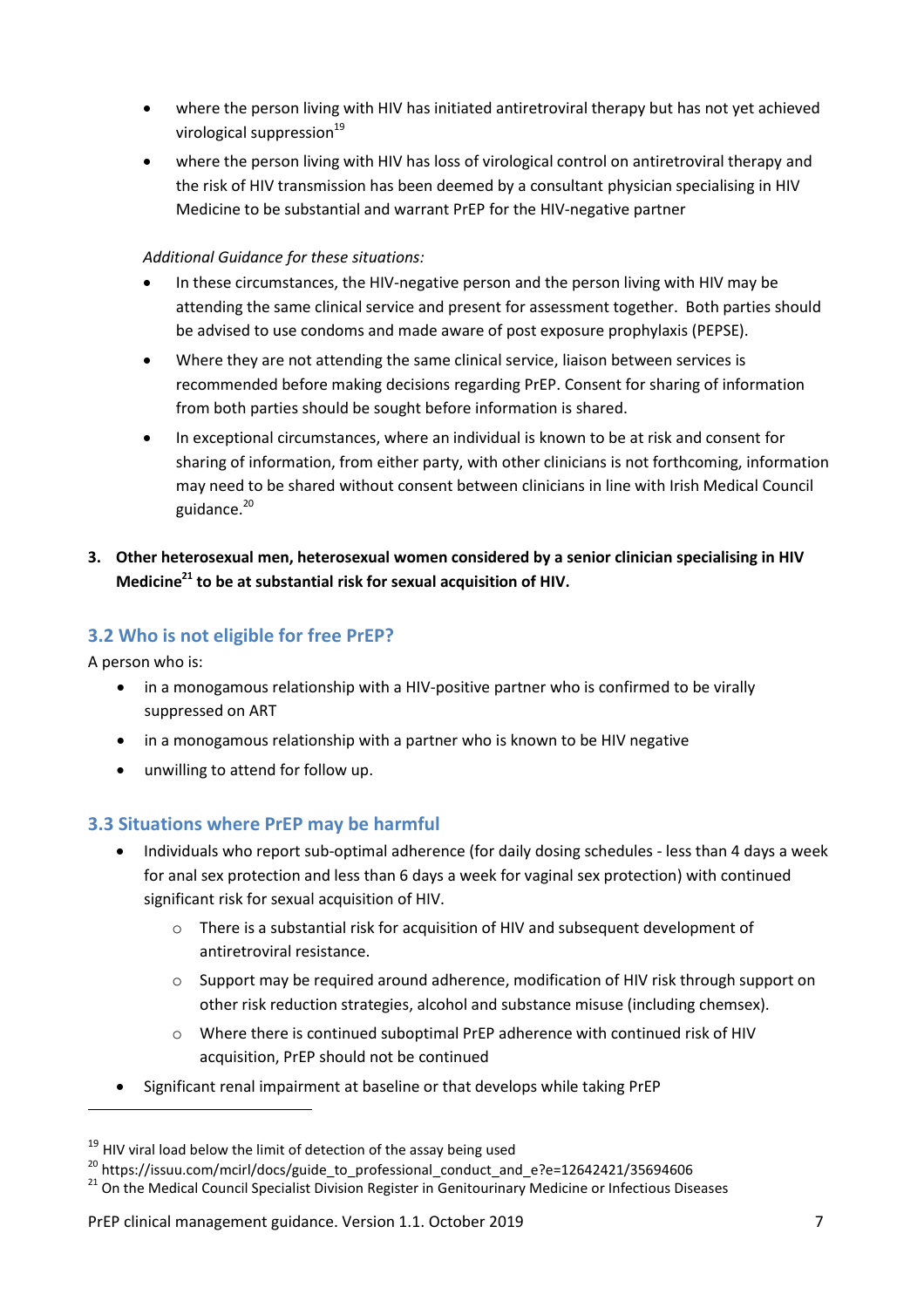$\circ$  Such situations should be managed by a physician with experience in PrEP delivery. Potential options include, where clinically appropriate, reducing a daily dosing schedule to 4 days per week or moving to an event-based dosing schedule. Switching to TAF may be clinically appropriate but TAF for PrEP is not currently funded. See **Appendix 2** for additional detail on renal monitoring and thresholds.

## <span id="page-7-0"></span>**3.4 Contraindications to PrEP (at baseline and in follow up)**

If a person:

 $\overline{a}$ 

- is HIV positive
- has an undocumented HIV status
- is allergic to tenofovir disoproxil and/or emtricitabine

### <span id="page-7-1"></span>**3.5 PrEP and pregnancy**

HIV seroconversion in pregnancy represents a significant risk for vertical transmission of HIV<sup>22 23</sup>.

The antiretroviral pregnancy registry collects information on pregnancy outcomes in HIV-positive women taking antiretroviral therapy in pregnancy. The most recent report from January 1989 through to 31<sup>st</sup> of July 2017 did not identify increased birth defect rates compared to two general population registers in the United States (Metropolitan Atlanta Congenital Defects Programme, 2.72%, 95% CI 2.68-2.76 and Texas Birth Defects Register 4.17%, 95% CI 4.15-4.19) following first trimester exposure to tenofovir disoproxil fumarate (76/3342, 2.27%, 95% CI 1.8 – 2.84) or emtricitabine (60/2614, 2.30%, 95%CI 1.76-2.95)<sup>24</sup>.

Limited information on the use of PrEP in pregnancy in women at risk for HIV did not identify any PrEPrelated pregnancy complications with a median duration of PrEP exposure of 30 weeks in 16 women<sup>25</sup>.

Pregnant people at substantial risk of sexual acquisition of HIV should be informed of the protective effect of PrEP in averting HIV infection and informed of the available information in relation to the safety of use of tenofovir disoproxil and emtricitabine in pregnancy. People at substantial risk of HIV who meet eligibility criteria should be offered PrEP as part of combination HIV prevention regardless of pregnancy status or risk of conception. Pregnancy status should be established in people who can become pregnant who are being considered for PrEP and taking PrEP.

<sup>&</sup>lt;sup>22</sup> Paediatric HIV: the experience in Ireland 2004-2011. Al-Assaf N1, Maoldomhnaigh CO, Gavin P, Butler K. Ir Med J. 2013 Jul-Aug;106(7):198-200.

<sup>23</sup> Targeting points for further intervention: a review of HIV-infected infants born in Ireland in the 7 years following [introduction of antenatal screening.](https://www.ncbi.nlm.nih.gov/pubmed/18626125) Ferguson W, Cafferkey M, Walsh A, Butler K. J Int Assoc Physicians AIDS Care (Chic). 2008 Jul-Aug;7(4):182-6. doi: 10.1177/1545109708320685. Epub 2008 Jul 14

<sup>24</sup> http://www.apregistry.com/forms/interim\_report.pdf

<sup>&</sup>lt;sup>25</sup> Use of HIV pre-exposure prophylaxis during the preconception, antepartum and postpartum periods at two United States medical centers. [Seidman DL](https://www.ncbi.nlm.nih.gov/pubmed/?term=Seidman%20DL%5BAuthor%5D&cauthor=true&cauthor_uid=27448959) et al. [Am J Obstet Gynecol.](https://www.ncbi.nlm.nih.gov/pubmed/?term=seidman+dl+prep+hiv+preconception) 2016 Nov;215(5):632.e1-632.e7. doi: 10.1016/j.ajog.2016.06.020. Epub 2016 Jul 19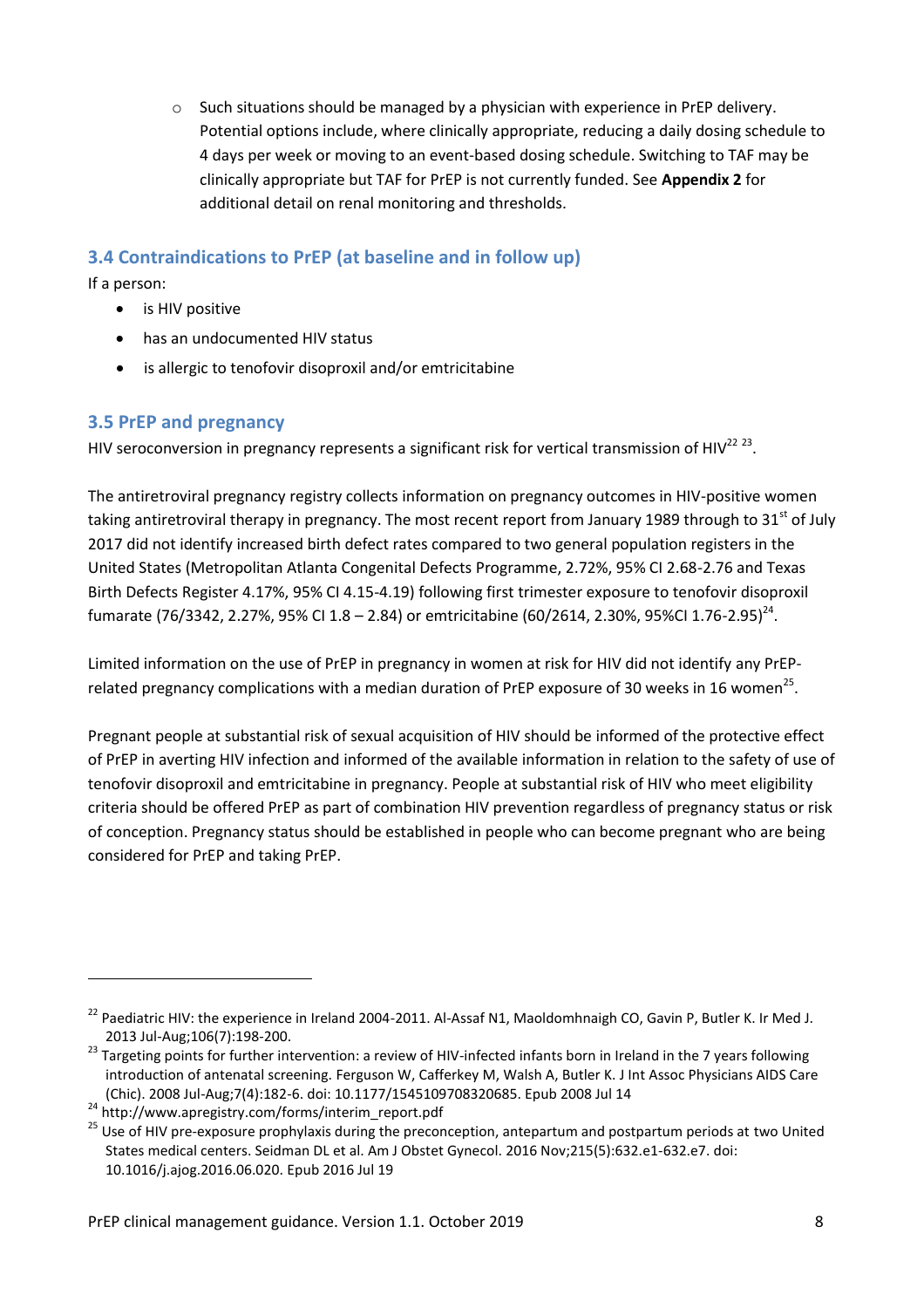### <span id="page-8-0"></span>**3.6 Other situations**

Some individuals may not meet the eligibility criteria for free PrEP but elect to pay for PrEP themselves. In such circumstances, individuals are encouraged to attend an appropriate service at least every three months for ongoing assessment whilst taking PrEP.

### <span id="page-8-1"></span>**4. Clinical assessment**

This section outlines the potential steps in a patient journey from being identified as being at substantial risk of HIV through to being assessed for PrEP, taking PrEP and being followed up whilst on PrEP.

### <span id="page-8-2"></span>**4.1 Identifying people at risk of HIV**

#### **See Appendix 2: PrEP clinical assessment checklist**

Some people may recognise their risk of HIV and self-refer for PrEP assessment and some may have been referred for PrEP assessment. Others may not recognise that they are at substantial risk of HIV or may not be aware of PrEP. In such circumstances HIV risk and eligibility for PrEP will become apparent on sexual history taking.

- Consultations should be able to identify people at substantial risk of HIV (and eligible for PrEP) from their sexual history, history of STIs, history of PEPSE use, history of chemsex by determining:
	- o Last sex
		- **Type of sex (anal, vaginal, oral and insertive, receptive or both**<sup>26</sup>)
		- Use of condoms
	- o Number of sexual partners in the last 3 months
		- **Type of sex (anal, vaginal, oral and active, passive or both)**
		- Use of condoms
	- o For MSM or trans women having sex with men
		- Number of condomless anal sex partners in the last 6 months
	- o HIV status of sexual partners
		- **If partner is HIV positive, document treatment status and virological suppression** status
	- o STIs in the last 12 months
	- o PEPSE in the last 12 months
	- o Use of chems during sex in the last 6 months
		- Individuals who engage in chemsex should be asked about "slamming"  $27$  and informed of safe injection and needle sharing practise.
		- More information on chemsex and support services is available through the HSE Drugs and Alcohol helpline<sup>28</sup> and on the drugs.ie<sup>29</sup> and Man2Man.ie websites.<sup>30</sup>

<sup>&</sup>lt;sup>26</sup> Insertive sex is also referred to as active or "top". Receptive sex is also referred to as passive or "bottom". Some individuals engage in insertive and receptive sex and are sometimes described as "versatile".

<sup>&</sup>lt;sup>27</sup> "slamming" refers to injecting drugs

<sup>&</sup>lt;sup>28</sup> The HSE Drugs and Alcohol helpline is the national database for addiction services. Tel 1800 459 459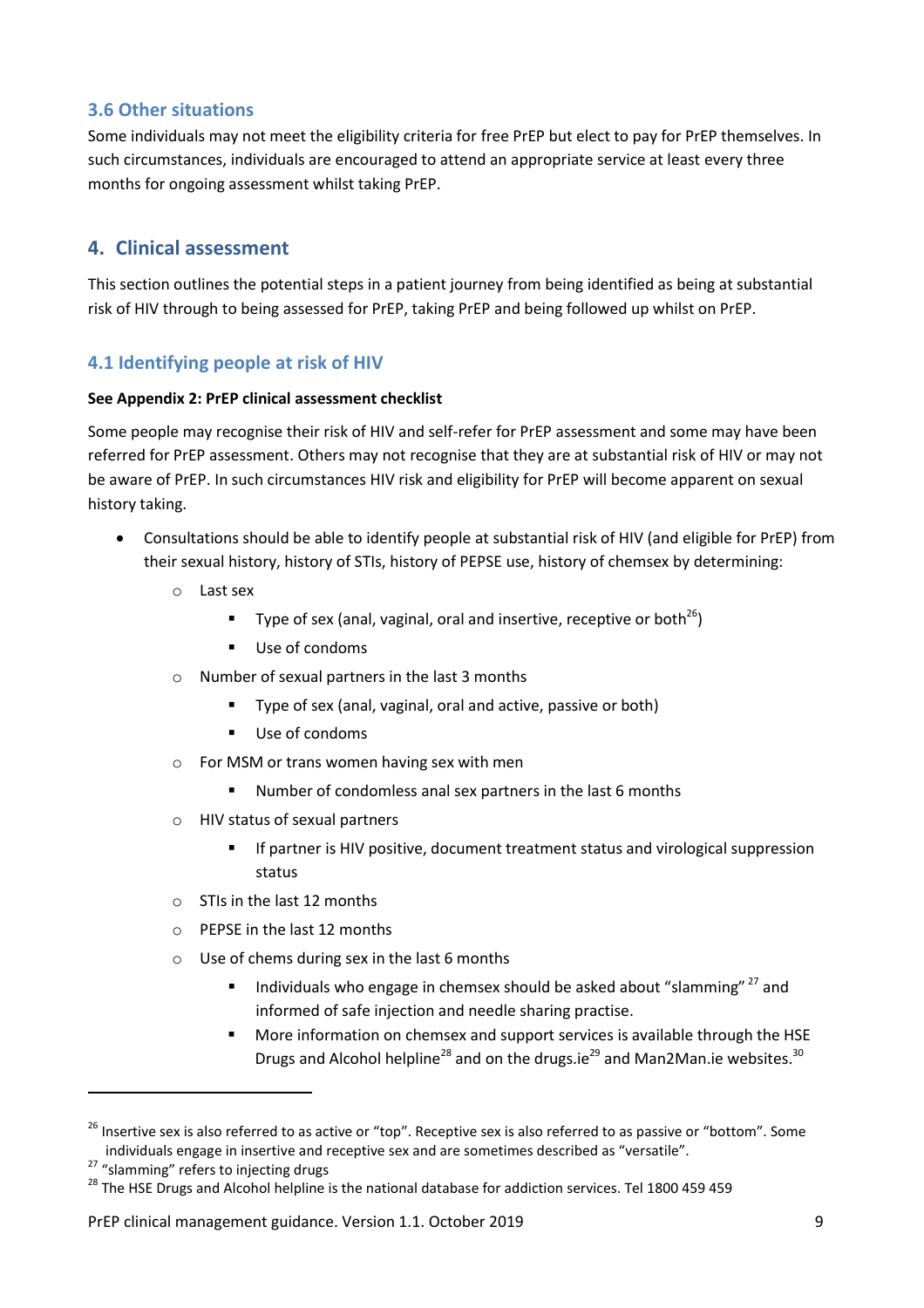**For information or referral in regard to GHB/Crystal Meth Detoxification, contact** the National Drug Treatment Centre on 01 6488600 and ask for the Club Drug Clinic, see Appendix 3. NDTC Referral form.

## <span id="page-9-0"></span>**4.2 Addressing HIV risk and baseline assessment of those eligible for free PrEP or otherwise wishing to take PrEP**

#### **See Appendix 2: PrEP clinical assessment checklist**

For individuals eligible for free PrEP or considering paying for PrEP, consultations should include:

- Provision of information on HIV/STI risk reduction
	- o safer sex practices, provision of condoms, where indicated brief intervention regarding alcohol, drugs (including information around safer injecting and needle exchange for individuals "slamming" chems) and further support/referral if required
- Documentation of medical conditions
	- $\circ$  If PrEP is being considered, renal conditions and other medical conditions that may impair renal function, for example, diabetes mellitus and hypertension
	- o If PrEP is being considered, bone conditions or risk factors for low bone mineral density (see **Appendix 2**)
- Documentation of current medication(s)
	- o If PrEP is being considered, medications (including over the counter drugs and supplements, particularly protein supplements) that may be nephrotoxic. Long term use of PrEP in combination with medicines that may impact on bone metabolism, for example for example phenytoin and carbamazepine, may warrant assessment of bone density.
- Documentation of drug allergy status
- Clinical examination as required
- Baseline investigations include
	- o HIV testing
	- $\circ$  4<sup>th</sup> generation venous blood HIV test
	- o In addition, rapid HIV testing<sup>31</sup> can be performed (3<sup>rd</sup> generation or higher) to enable same day PrEP initiation
	- $\circ$  HIV viral load testing should be performed in individuals reporting symptoms and signs suggestive of HIV seroconversion<sup>32</sup>. PrEP should not be started until HIV infection has been excluded in those with symptoms and signs of HIV seroconversion
	- o HIV viral load testing should be considered in individuals reporting a high risk exposure in the preceding 4 weeks
	- o Hepatitis B sAg testing and additional markers as directed by history unless documented as hepatitis B immune

 $\overline{\phantom{a}}$ 

<sup>29</sup> <http://drugs.ie/ghb>

<sup>30</sup> <http://man2man.ie/alcohol-drugs-cigarettes/chemsex/>

<sup>&</sup>lt;sup>31</sup> Oral rapid HIV tests are not recommended in this circumstance

<sup>&</sup>lt;sup>32</sup> Common symptoms of HIV seroconversion are rash and fever. Other symptoms include arthralgia, sore throat, malaise and headache. Not all individuals' experience or report symptoms of HIV seroconversion.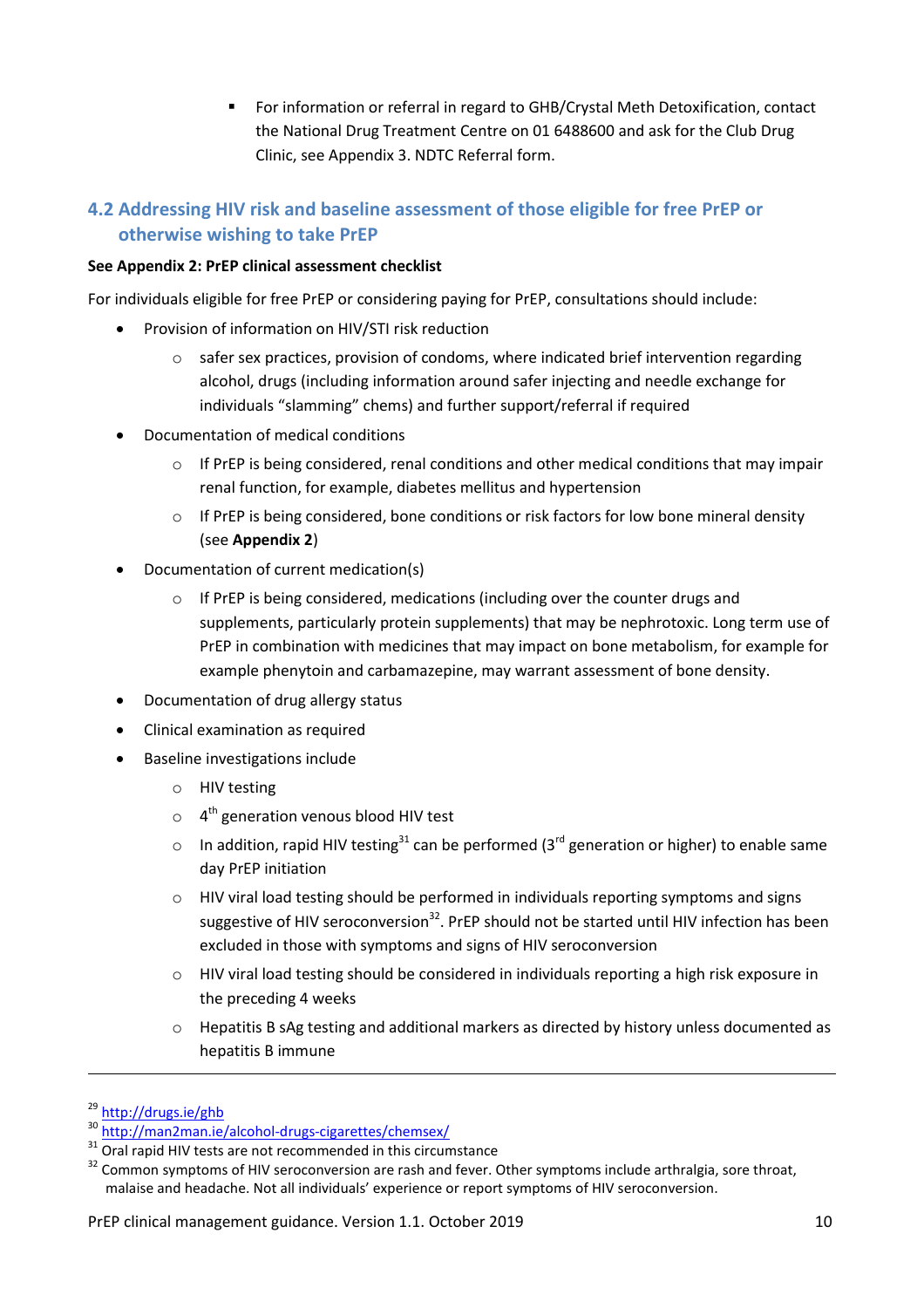- o Hepatitis A IgG testing if previous vaccination not reported or not documented as hepatitis A immune
- o syphilis serology
- o Hepatitis C testing in line with national guidelines
	- All MSM should have baseline and at least annual hepatitis C testing
	- **EXECTE 2** see Appendix 2 for further details on hepatitis C testing
- o chlamydia and gonorrhoea NAAT testing from all relevant anatomical sites (can be selftaken or provider taken)
	- where indicated gonorrhoea culture from urethra, pharynx and rectum
- $\circ$  Check serum creatinine, eGFR and urinalysis<sup>33</sup>.
- Provide treatment as required, including PEPSE
- Offer vaccination as indicated, in line with national guidelines, see **Appendix 2**
	- o Hepatitis A and B, HPV
- Confirm contact details and preferred mechanism for contacting where need arises
- $\bullet$  Discuss PrEP and provide written information (see Patient Information Leaflet<sup>34</sup>) and offer/arrange starting PrEP visit and document patient's decision. The starting PrEP visit must be within 4 weeks of the baseline HIV test and if not, a repeat HIV test must be performed. For patients requiring PEPSE, arrangements should be made for the starting PrEP visit at the end of the PEPSE course.

In addition, if eligible for free PrEP:

• Document PrEP eligibility.

## <span id="page-10-0"></span>**4.3 Before starting PrEP<sup>35</sup>**

#### **See Appendix 2: PrEP clinical assessment checklist**

- Confirm the individual meets eligibility criteria
- As appropriate, reiterate HIV/STI risk reduction strategies
	- o safer sex practices, provision of condoms, brief intervention regarding alcohol, drugs and further support/referral if required
- Confirm negative HIV status

- o Confirmed negative 4th generation venous blood HIV test within last 4 weeks
- $\circ$  OR same day negative point of care HIV test with a 4<sup>th</sup> generation venous blood test in process
- Determine if need for repeat HIV test at 4 weeks, i.e. if in HIV window period at time of test, for example, if have just completed PEPSE

<sup>&</sup>lt;sup>33</sup> If considering same day initiation of PrEP it is not necessary to wait for these results before PrEP initiation but may be prudent to do so in those at risk of chronic kidney disease (for example hypertension, diabetes, >40 years)

 $34$  PrEP patient information leaflets can be ordered through www.healthpromotion.ie

<sup>&</sup>lt;sup>35</sup> In some individuals it may be appropriate to initiate PrEP at the time of their initial PrEP assessment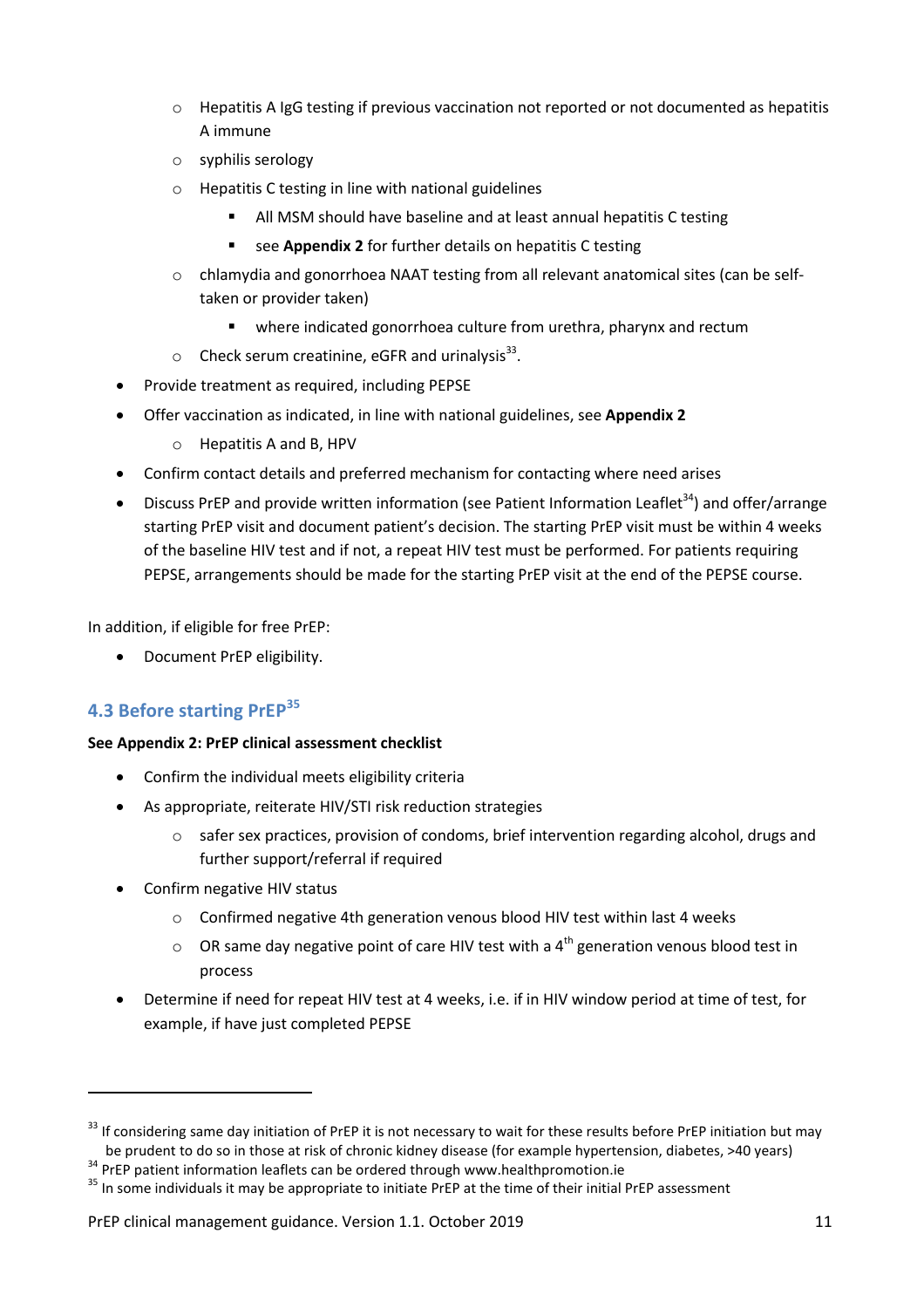- o Determine if symptoms or signs of HIV seroconversion (see 4.2 re HIV viral load testing and deferring PrEP initiation in this situation)
- Check results from previous visit, if applicable
	- o Treat STIs, offer vaccination where required
- Check serum creatinine, eGFR and urinalysis results, where available (see footnote 30 above)
	- o Review medical history and determine when next creatinine check indicated
	- o See clinical assessment checklist, **Appendix 2**, for frequency of renal monitoring and recommendations in the setting of impaired renal function
	- o Discuss the importance of renal monitoring and risk of renal function decline in the setting of PrEP
- Discuss PrEP and document patients decision regarding starting
	- o Discuss lead in times, adherence and dosing schedule, see **Appendix 2**
- Address any queries in relation to PrEP and follow up
- Prescribe 1-3 months<sup>36</sup> tenofovir disoproxil/emtricitabine one tablet once daily or for event based dosing if appropriate
- Confirm contact details and preferred mechanism for contacting where need arises.

### <span id="page-11-0"></span>**4.4 Subsequent visits**

#### **See Appendix 2: PrEP clinical assessment checklist**

- Determine if still taking PrEP
	- o If no longer taking, determine and document reason(s) for stopping
- Reassess eligibility criteria
	- o Document if still eligible or no longer eligible
	- o If eligible, document whether or not wishes to continue PrEP
- Reiterate HIV/STI risk reduction
	- o safer sex practices, provision of condoms, brief intervention regarding alcohol, drugs and further support/referral if required
- Take sexual history
	- o Document sexual exposure history in last 3 months
	- o Determine if symptoms of STI
	- o Determine if symptoms or signs of HIV seroconversion (see 4.2 re HIV viral load testing and deferring PrEP in this situation)
- Examination as required
- **•** Investigations

 $\overline{\phantom{a}}$ 

- o 4th generation venous blood HIV test, syphilis serology
- o Hepatitis C testing (annually unless otherwise indicated )

PrEP clinical management guidance. Version 1.1. October 2019 12

 $36$  One month for those who are in the HIV window period when starting and 3 months for others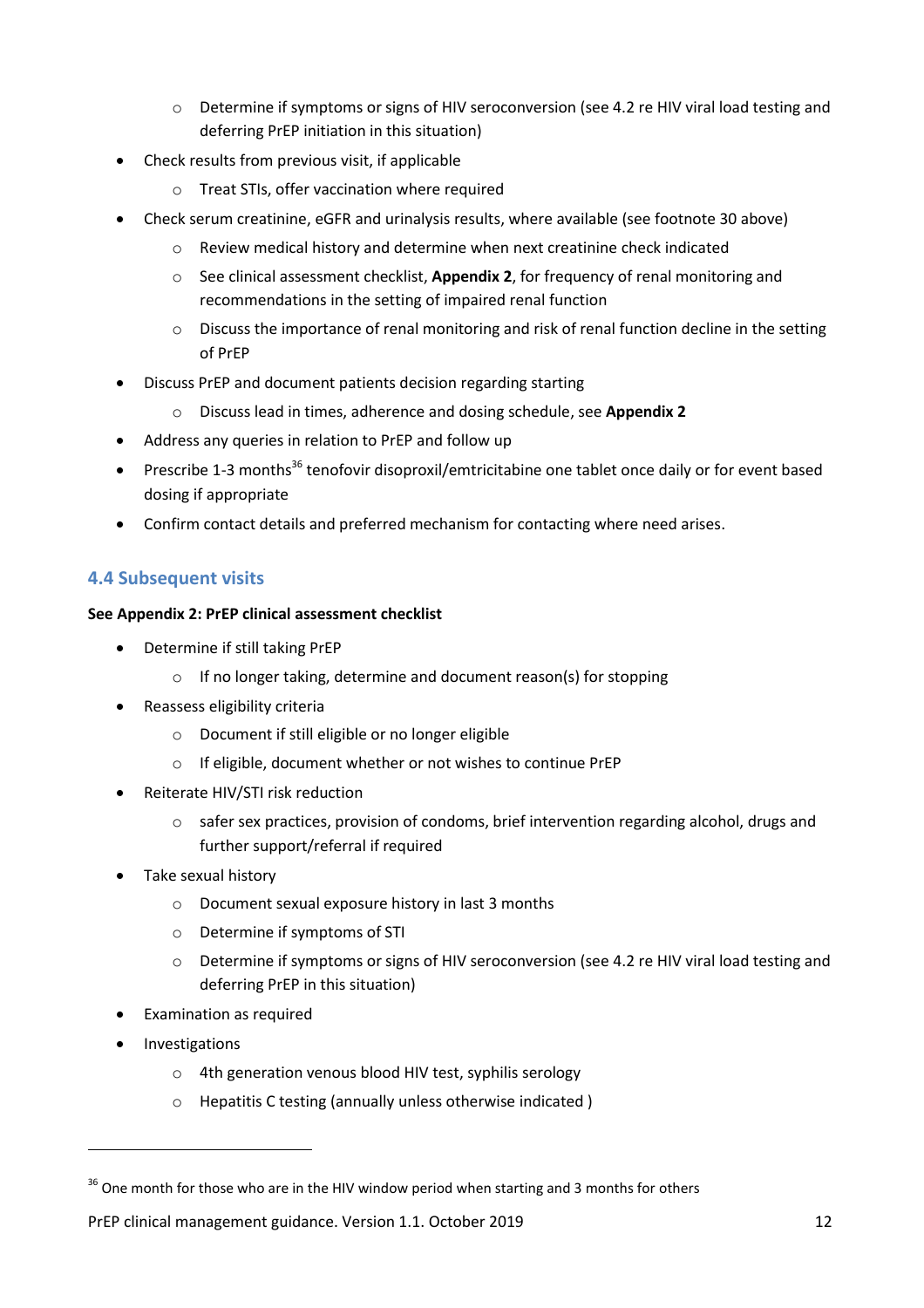- o chlamydia and gonorrhoea NAAT testing from all relevant anatomical sites (can be selftaken or provider taken)
	- where indicated, gonorrhoea culture from urethra, pharynx and rectum
- Vaccination follow-up as required.

#### <span id="page-12-0"></span>**4.4.1 Continuing PrEP**

- Serum creatinine, eGFR
	- o See clinical assessment checklist for frequency of renal monitoring and recommendations in the setting of impaired renal function
- Assess and document dosing schedule and adherence
	- o Reinforce adherence where required
- Prescribe 3 months tenofovir disoproxil/emtricitabine one tablet once daily or for event based dosing if appropriate
- Confirm contact details and preferred mechanism for contacting where need arises.

#### <span id="page-12-1"></span>**4.4.2 Discontinuing PrEP or already discontinued**

- Confirm contact details and preferred mechanism for contacting where need arises
- Recommend re-attendance for further STI/HIV testing and reassessment for PrEP if required
- Ensure aware of PEPSE.

#### <span id="page-12-2"></span>**4.4.3 Self-discontinued PrEP but eligible**

- Ensure aware of benefits of PrEP
- Ensure aware of PEPSE
- Confirm contact details and preferred mechanism for contacting where need arises
- Make follow up appointment for three months for further STI/HIV testing, sooner if history indicates the need.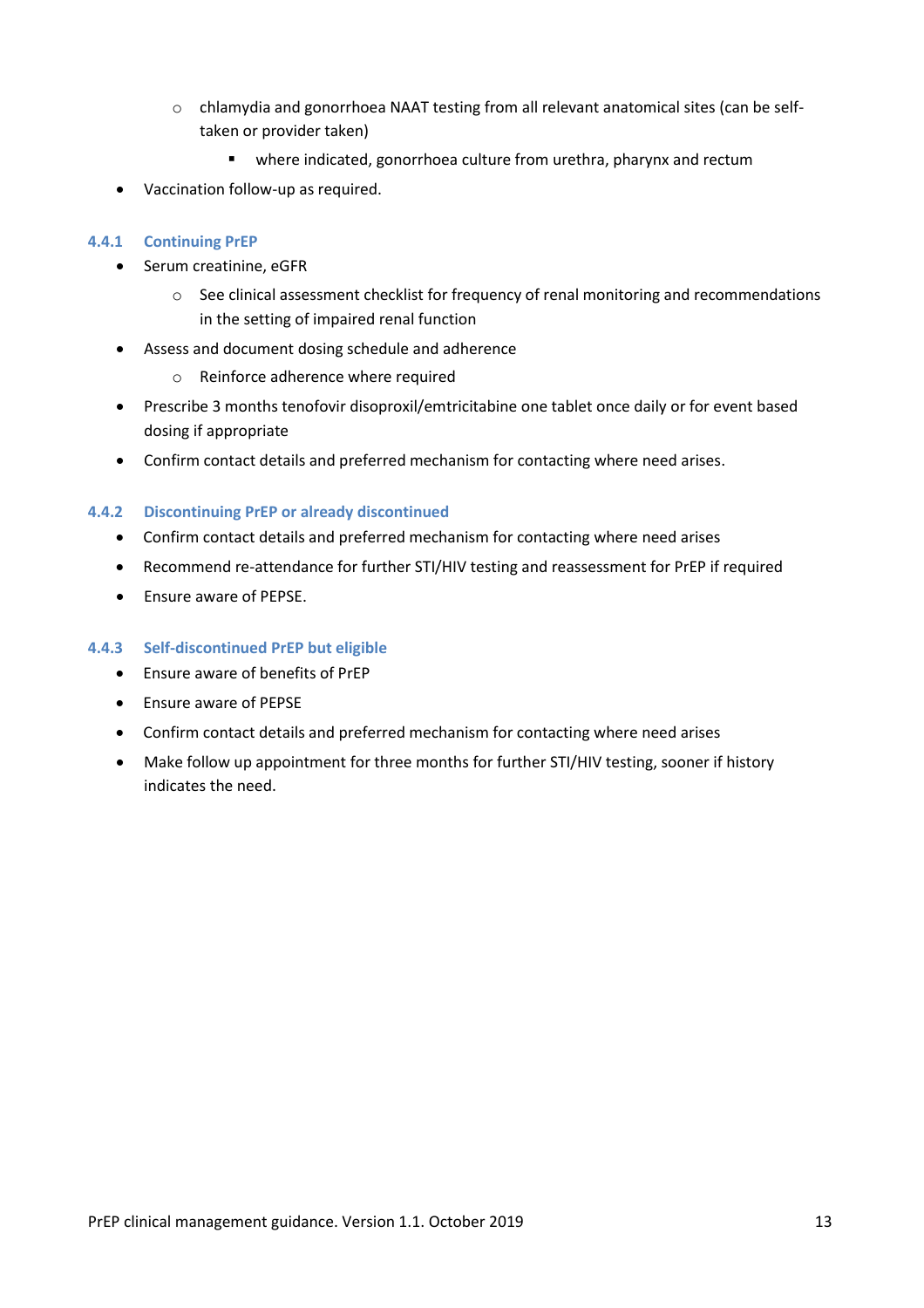## <span id="page-13-0"></span>**5. Surveillance, reporting and data collection**

#### <span id="page-13-1"></span>**5.1 Statutory notification HIV and STIs**

Statutory notification of incident HIV and STIs should be undertaken in a timely manner, see [http://www.hpsc.ie/notifiablediseases/notifyinginfectiousdiseases/.](http://www.hpsc.ie/notifiablediseases/notifyinginfectiousdiseases/)

#### <span id="page-13-2"></span>**5.2 Adverse drug events**

Any adverse events occurring in individuals on PrEP should be reported through the HPRA, via [https://www.hpra.ie/homepage/about-us/report-an-issue/human-adverse-reaction-form.](https://www.hpra.ie/homepage/about-us/report-an-issue/human-adverse-reaction-form)

#### <span id="page-13-3"></span>**5.3 National monitoring of PrEP**

The HIV PrEP working group has determined the key outcomes that are necessary for monitoring PrEP. The data required for national PrEP monitoring will be achieved through a combination of HSE PCRS data collection, service provider based data collection, established HIV and STI surveillance data collection and periodic, nationally coordinated audit. Further detail is provided in the PrEP monitoring framework document.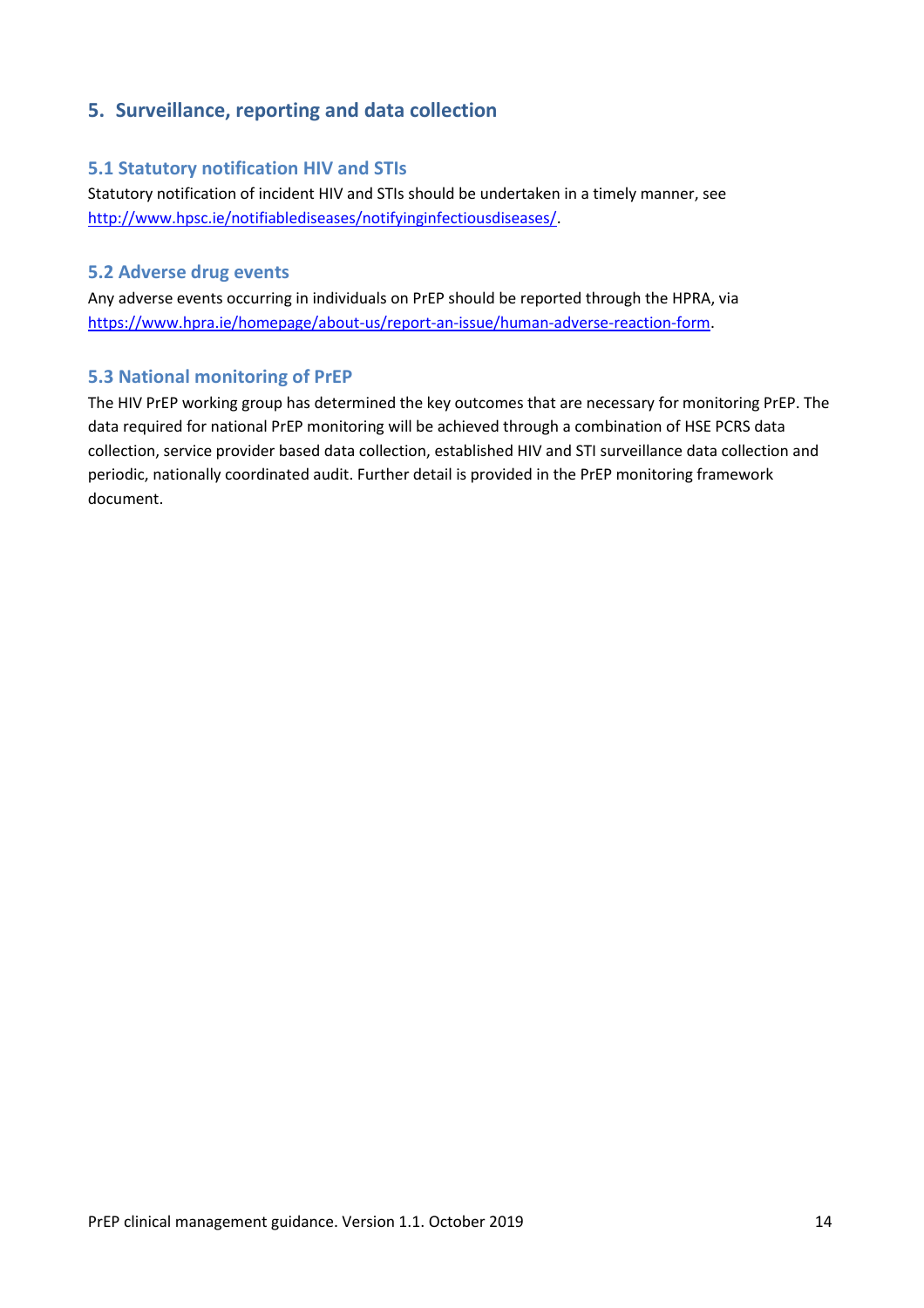## **Appendix 1. Evidence supporting the agreed eligibility criteria for free PrEP**

#### **1) Behaviour, conditions and associated HIV incidence in men who have sex with men**

In Ireland gay, bisexual, and other men who have sex with men (MSM) represent the greatest proportion of newly-diagnosed HIV infections. There is no data available in Ireland on behaviour or conditions and incident HIV. Available epidemiological information on newly diagnosed cases of HIV does not include information on sexual behaviour or drug use during sex (chemsex). In 2016, of the 151 new diagnoses in MSM, which excludes those previously diagnosed abroad, 27.4% of cases had an acute STI at the time of the HIV diagnosis (11.8% syphilis, 13.3 % chlamydia and 9.8% gonorrhoea)<sup>37</sup>. Information on STI diagnoses in these individuals in the year or six months prior to their HIV diagnosis is not currently available.

There is no information on HIV risk in transgender women in Ireland. However, worldwide they are estimated to be at a 49 times greater risk of HIV than the general population<sup>38</sup>.

<span id="page-14-0"></span>

| HIV-negative men (and transgender women) having sex with men                |                          |                |  |  |  |  |
|-----------------------------------------------------------------------------|--------------------------|----------------|--|--|--|--|
|                                                                             | Associated HIV incidence |                |  |  |  |  |
| <b>Risk Factor</b>                                                          | Per 100 person years     | 95% CI         |  |  |  |  |
| 1. data source: Health in Men Study, New South Wales, Australia (2001-2007) |                          |                |  |  |  |  |
| Overall, regardless of practice                                             | 0.78                     | $0.59 - 1.02$  |  |  |  |  |
| Rectal GC in the last 6 months                                              | 7.01                     | $2.26 - 21.74$ |  |  |  |  |
| Rectal CT in the last 6 months                                              | 3.57                     | $1.34 - 9.52$  |  |  |  |  |
| Methamphetamine use in the last 6 months                                    | 1.89                     | $1.25 - 2.84$  |  |  |  |  |
| 2. data source: GUMCAD, Public Health England MSM attendees (2014)          |                          |                |  |  |  |  |
| Overall                                                                     | 1.8                      | $1.7 - 2.0$    |  |  |  |  |
| Recent bacterial STI                                                        | 3.3                      | $2.9 - 3.9$    |  |  |  |  |
| Recent rectal bacterial STI                                                 | 4.3                      | $3.9 - 6.2$    |  |  |  |  |

The table below presents information from a range of sources on behaviour, conditions and associated HIV incidence in MSM.

1

<sup>37</sup> http://www.hpsc.ie/a-z/hivstis/hivandaids/hivdataandreports/HIVIreland\_2016.pdf

<sup>&</sup>lt;sup>38</sup> Baral SD et al. Worldwide burden of HIV in transgender [women: a systematic review and meta-analysis.](https://www.ncbi.nlm.nih.gov/pubmed/23260128) Lancet Infect Dis. 2013 Mar;13(3):214-22. doi: 10.1016/S1473-3099(12)70315-8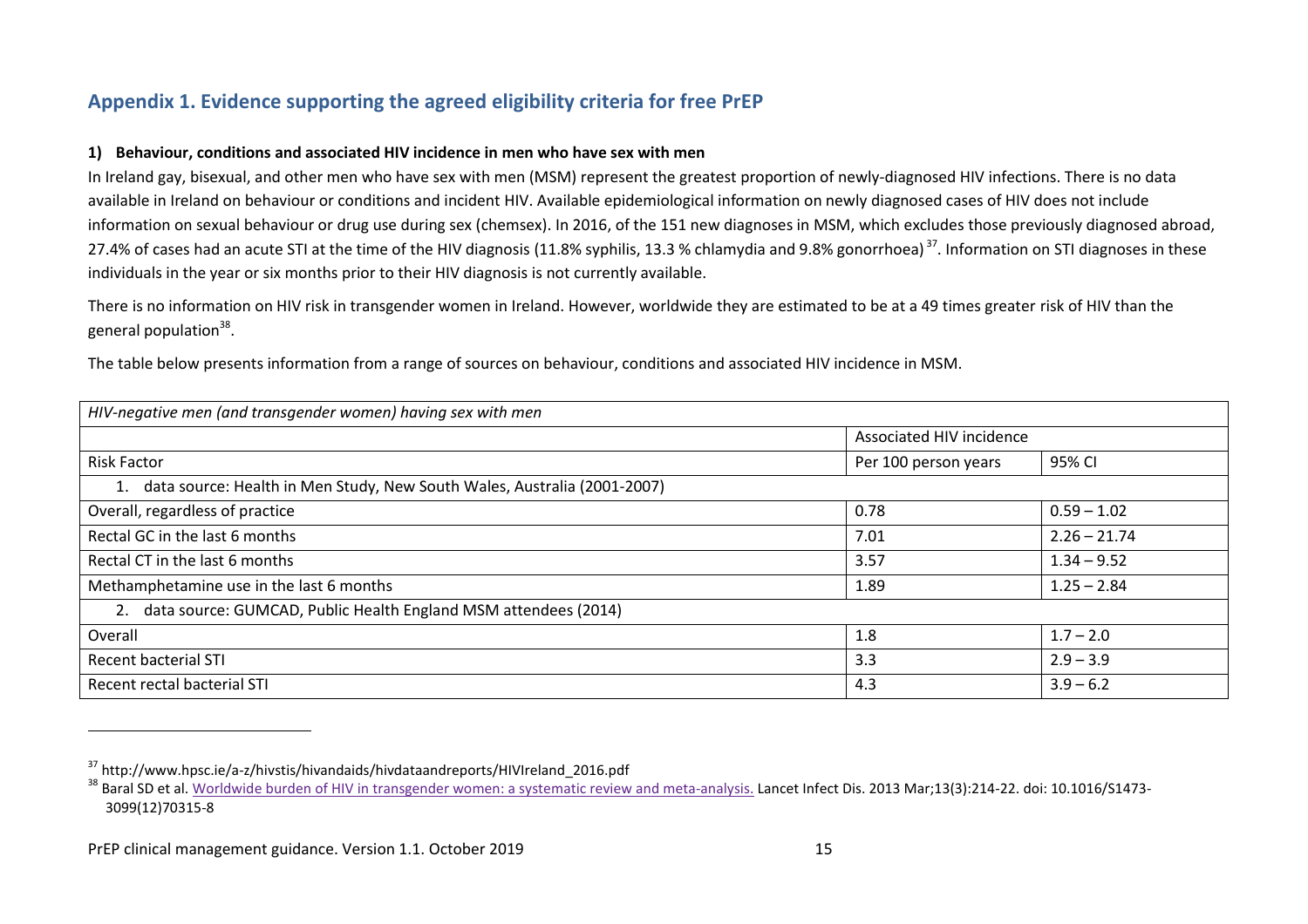| 3. data source: PROUD study, HIV incidence in the deferred PrEP arm and baseline characteristics |      |               |  |  |  |
|--------------------------------------------------------------------------------------------------|------|---------------|--|--|--|
| Overall                                                                                          | 9.1  |               |  |  |  |
| Rectal STI in the last 12 months                                                                 | 17.4 | $10.8 - 28.0$ |  |  |  |
| 2-4 condomless anal sex partners in the preceding 90 days                                        | 12.8 | $7.17 - 22.9$ |  |  |  |
| PEPSE in the preceding 12 months                                                                 | 10.9 | $6.07 - 19.4$ |  |  |  |
| Participating in chemsex in preceding 90 days                                                    | 10.4 | $6.19 - 17.5$ |  |  |  |

#### **2) Impact of suppressive antiretroviral therapy on risk of HIV acquisition**

The HPTN 052 clinical trial and the HIV Partner cohort studies have demonstrated the efficacy of suppressive antiretroviral therapy in preventing onward transmission of HIV in HIV serodifferent sexual couples, over a range of different sexual exposure types.

| HPTN 052 randomised controlled trial of early versus deferred ART initiation <sup>39</sup><br>1. |                             |                                    |                    |  |  |  |  |  |
|--------------------------------------------------------------------------------------------------|-----------------------------|------------------------------------|--------------------|--|--|--|--|--|
|                                                                                                  | <b>Number of infections</b> | HIV incidence per 100 person years | 95% CI             |  |  |  |  |  |
| Overall, linked partners                                                                         | 46                          |                                    |                    |  |  |  |  |  |
| Early, linked partners                                                                           | 3                           | 0.07                               | $0.01 - 0.2$       |  |  |  |  |  |
| Deferred, linked partners                                                                        | 43                          | 1.03                               | $0.74 - 1.38$      |  |  |  |  |  |
| Relative risk reduction early versus delayed, 93%                                                |                             |                                    |                    |  |  |  |  |  |
| 2. HIV PARTNER 1 observational study $40$                                                        |                             |                                    |                    |  |  |  |  |  |
|                                                                                                  | <b>Number of infections</b> | HIV incidence per 100 couple years | Upper limit 95% CI |  |  |  |  |  |
| Overall                                                                                          |                             | 0                                  | 0.3                |  |  |  |  |  |
| Heterosexual women                                                                               |                             |                                    |                    |  |  |  |  |  |
| Any condomless sex                                                                               |                             | 0                                  | 0.97               |  |  |  |  |  |
| Condomless vaginal sex ejaculation                                                               |                             | 0                                  | 1.50               |  |  |  |  |  |
| Condomless vaginal sex no ejaculation                                                            |                             | 0                                  | 1.55               |  |  |  |  |  |

1

<sup>&</sup>lt;sup>39</sup> Cohen MS et al. Prevention of HIV-1 infection with early antiretroviral therapy N Engl J Med. 2011 Aug 11;365(6):493-505. doi: 10.1056/NEJMoa1105243. Epub 2011 Jul 18. 40 Rodger AJ et al. Sexual Activity Without Condoms and Risk of HIV Transmission in Serodifferent Couples When the HIV-Positive Partner Is Using Suppressive Antiretroviral Therapy. JAMA. 2016 Jul 12;316(2):171-81. doi: 10.1001/jama.2016.5148. Erratum in: JAMA. 2016 Aug 9;316(6):667. Erratum in: JAMA. 2016 Nov 15;316(19):2048.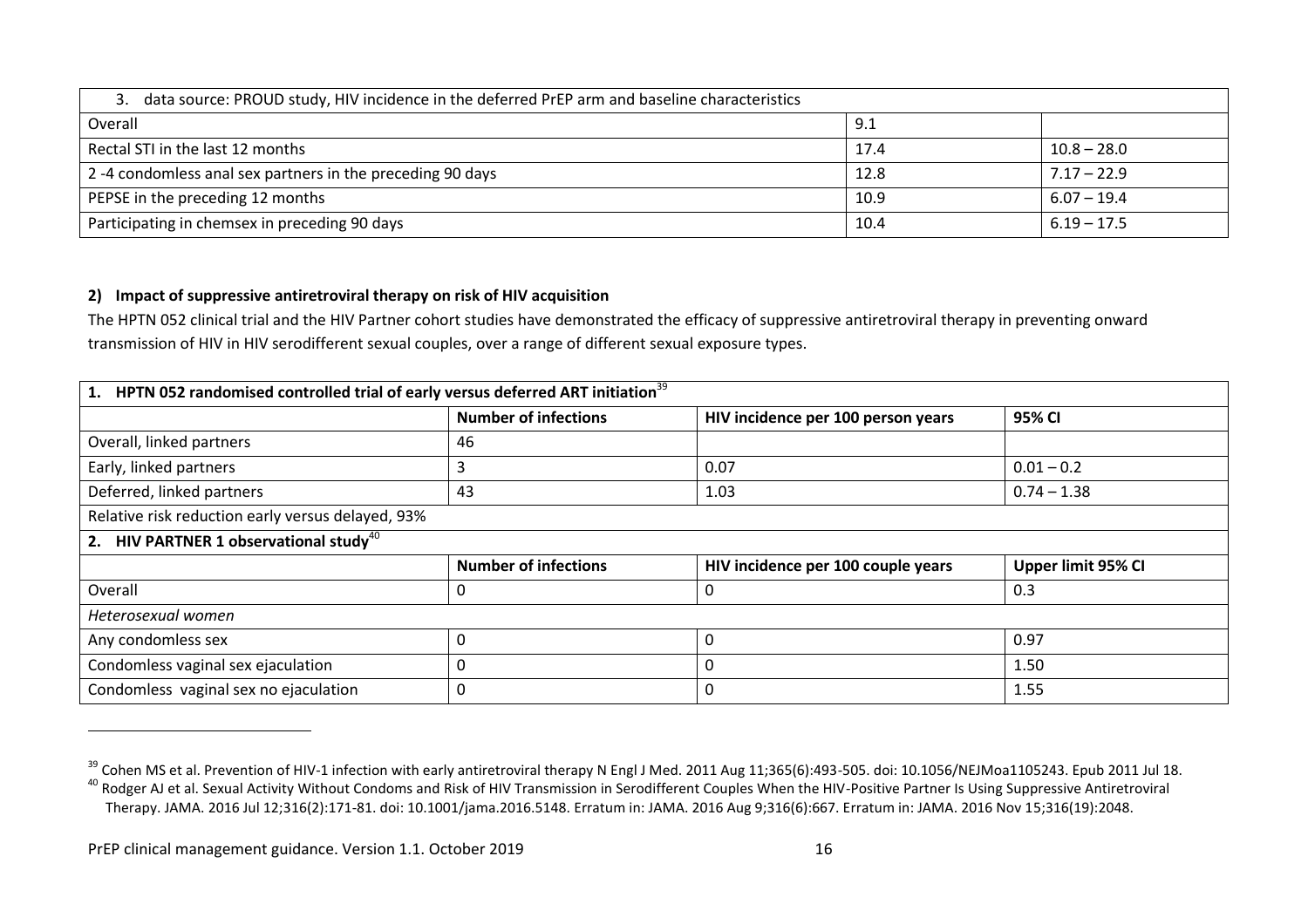| Condomless anal sex ejaculation                       | 0            | 0 | 12.71 |  |  |
|-------------------------------------------------------|--------------|---|-------|--|--|
| Condomless anal sex no ejaculation                    | 0            | 0 | 8.14  |  |  |
| Heterosexual men                                      |              |   |       |  |  |
| Any condomless sex                                    | 0            | 0 | 0.88  |  |  |
| Condomless insertive anal sex                         | 0            |   | 7.85  |  |  |
| MSM                                                   |              |   |       |  |  |
| Any sex                                               | 0            | 0 | 0.84  |  |  |
| Condomless insertive anal sex                         | 0            |   | 1.00  |  |  |
| Condomless receptive anal sex ejaculation             | 0            | 0 | 2.70  |  |  |
| Condomless receptive anal sex no ejaculation          | 0            | U | 1.68  |  |  |
| HIV PARTNER 2 observational study <sup>41</sup><br>3. |              |   |       |  |  |
| Condomless anal sex                                   | 0            | 0 | 0.23  |  |  |
| Condomless insertive anal sex                         | 0            | O | 0.27  |  |  |
| Condomless receptive anal sex with ejaculation        | $\mathbf{0}$ | 0 | 0.57  |  |  |
| Condomless receptive anal sex no ejaculation          | 0            | 0 | 0.43  |  |  |
| Any condomless anal sex with STI                      | 0            | 0 | 3.17  |  |  |

#### **3) Time Limited PrEP in HIV serodifferent couples**

**.** 

Temporary PrEP for HIV negative partners of people living with HIV who are initiating antiretroviral therapy has been shown to be acceptable and effective in averting sexual acquisition of HIV in resource limited setting <sup>42</sup>

<sup>&</sup>lt;sup>41</sup> Rodger AJ et al. Risk of HIV transmission through condomless sex in serodifferent gay couples with the HIV-positive partner taking suppressive antiretroviral therapy (PARTNER): final results of a multicentre, prospective, observational study[. Lancet.](https://www.ncbi.nlm.nih.gov/pubmed/31056293) 2019 May 2. pii: S0140-6736(19)30418-0. doi: 10.1016/S0140-6736(19)30418-0.

<sup>42</sup> Integrated Delivery of Antiretroviral Treatment and Pre-exposure Prophylaxis to HIV-1-Serodiscordant Couples: A Prospective Implementation Study in Kenya and Uganda. [Baeten JM](https://www.ncbi.nlm.nih.gov/pubmed/?term=Baeten%20JM%5BAuthor%5D&cauthor=true&cauthor_uid=27552090) et al[. PLoS Med.](https://www.ncbi.nlm.nih.gov/pubmed/27552090) 2016 Aug 23;13(8):e1002099. doi: 10.1371/journal.pmed.1002099. eCollection 2016 Aug.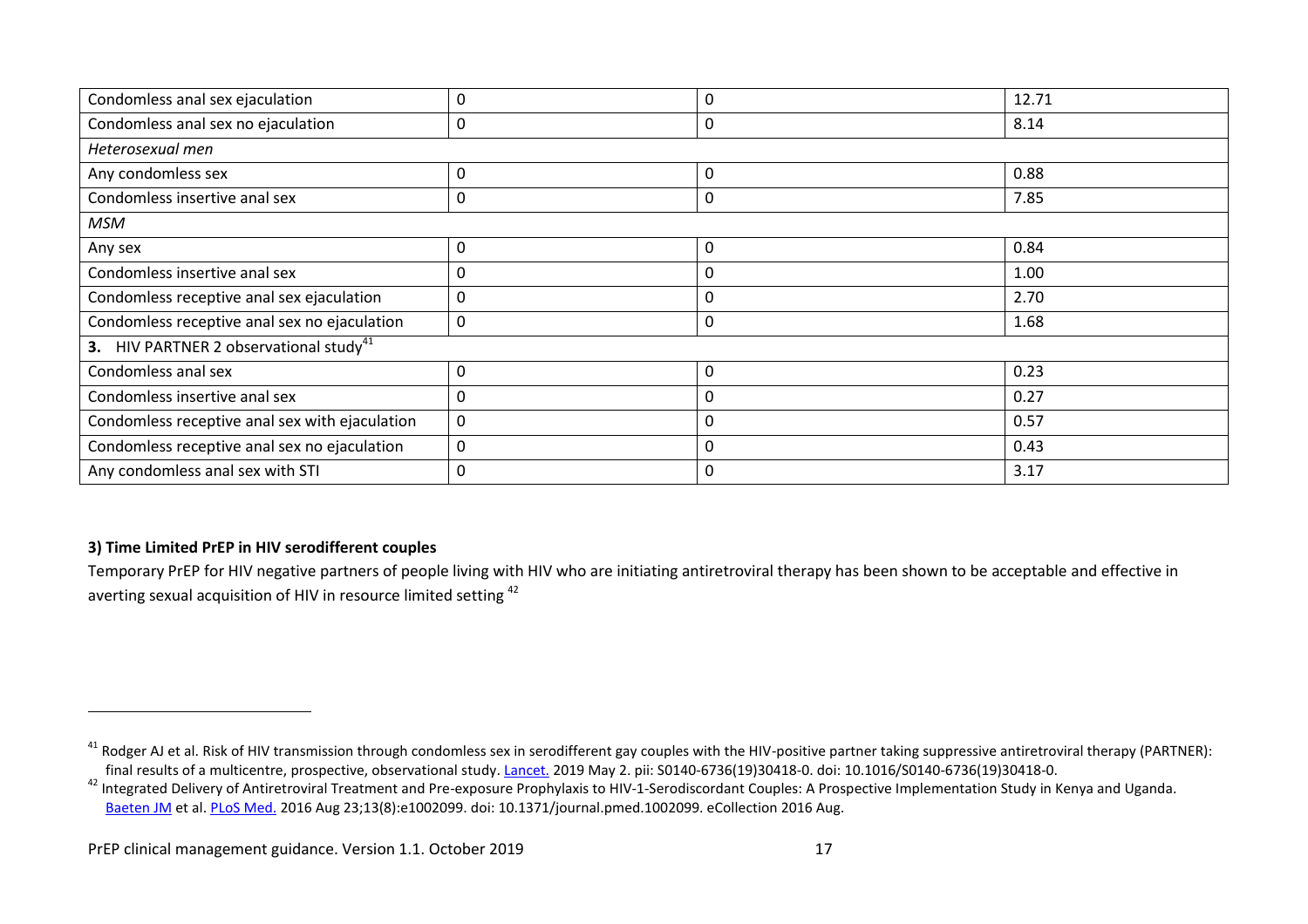## **Appendix 2. PrEP Clinical Assessment Checklist**

|                                                                             | <b>Baseline</b>                |                                        | <b>Follow up</b>                 |                            | <b>Comments</b>                                                                                                                                                                                                                                   |
|-----------------------------------------------------------------------------|--------------------------------|----------------------------------------|----------------------------------|----------------------------|---------------------------------------------------------------------------------------------------------------------------------------------------------------------------------------------------------------------------------------------------|
|                                                                             | assessment<br>before           | 1 month<br>after starting              | <b>Every 3 months</b><br>on PrEP | <b>Annually</b><br>on PrEP |                                                                                                                                                                                                                                                   |
|                                                                             | starting<br>PrEP <sup>43</sup> | PrEP (will be<br>required for<br>some) | (for all)                        | (for all)                  |                                                                                                                                                                                                                                                   |
| <b>Discuss HIV risk and</b><br>assess eligibility for PrEP                  | X                              | X                                      | X                                |                            |                                                                                                                                                                                                                                                   |
| <b>Discuss HIV and STI risk</b><br>reduction strategies                     | X                              | X                                      | X                                |                            |                                                                                                                                                                                                                                                   |
| Offer and provide<br>condoms                                                | X                              | X                                      | X                                |                            |                                                                                                                                                                                                                                                   |
| <b>Discuss chemsex and</b><br>alcohol use and offer<br>support and referral | X                              | X                                      | X                                |                            |                                                                                                                                                                                                                                                   |
| <b>Discuss and agree dosing</b><br>schedule                                 | X                              | X                                      | X                                |                            | PrEP is licensed for daily use and can be offered to all people<br>➤<br>who are eligible for PrEP<br>Event based dosing <sup>44</sup> has been shown to be effective for men<br>➤<br>having anal sex with other men. EBD can be considered in men |

<sup>44</sup> Sometimes referred to as on demand dosing or 2+1+1 dosing

<span id="page-17-0"></span>1

<sup>&</sup>lt;sup>43</sup>Where possible the baseline assessment should not delay PrEP initiation. Where there are concerns for potential exposure to HIV within the preceding 4 weeks patients should be seen one month post initiation of PrEP. PrEP should not be started until HIV infection has been excluded in those with symptoms and signs of HIV seroconversion. HIV viral load testing should be considered in individuals reporting a high risk exposure in the preceding 4 weeks. Patients initiating PrEP who are completing a course of HIV PEP should be seen at a service that has experience in PEP and PrEP service delivery.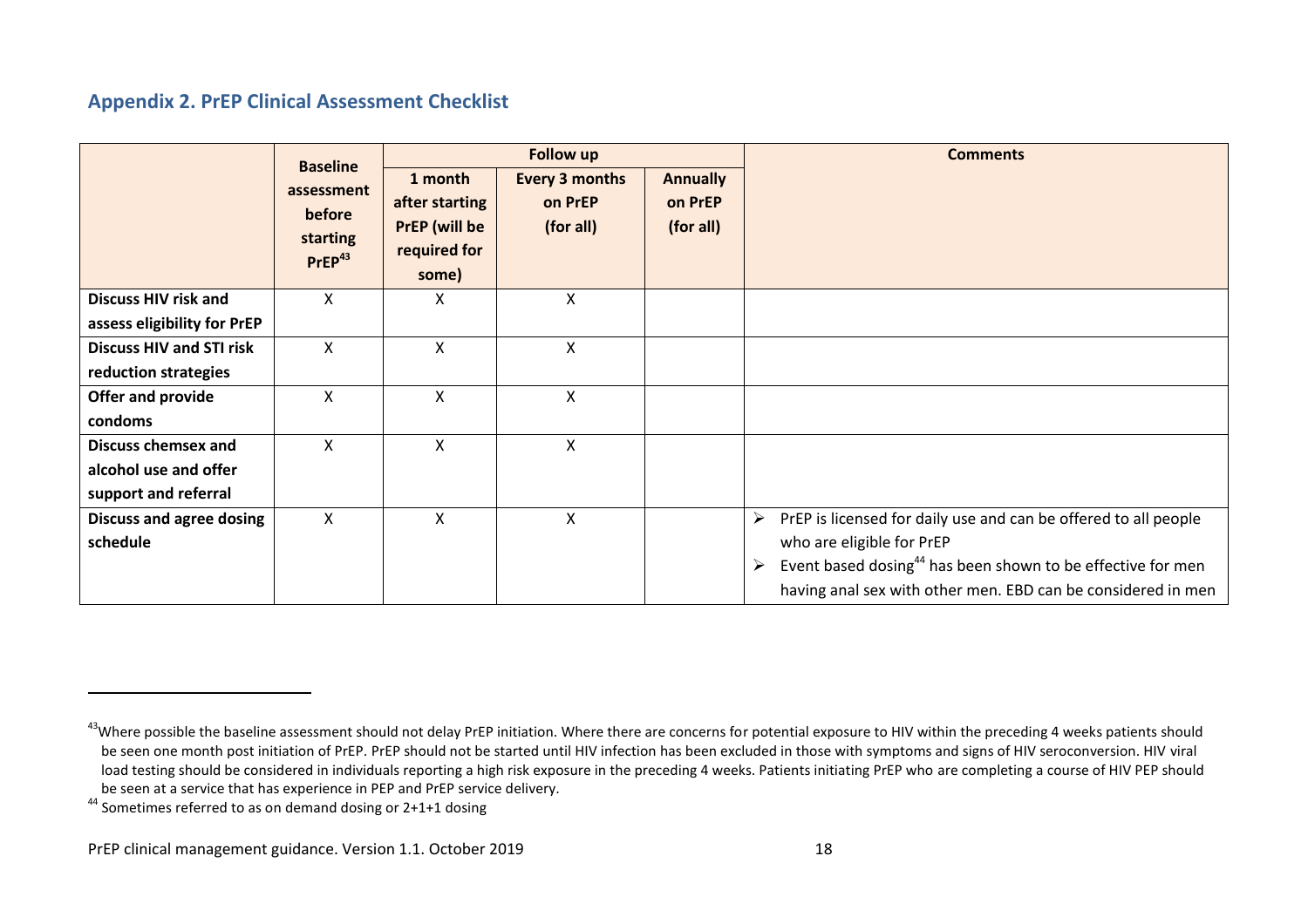|                                 |              |         |   | having sex with other men where sex is infrequent (for<br>example less than 2 times per week) and where the individual<br>is able to allow adequate time for taking the first dose before<br>having sex <sup>45</sup> .<br>Event based dosing is not recommended for women (including<br>➤<br>transgender women); transgender men having vaginal sex;<br>men having vaginal sex or anal sex with women.<br>Event based dosing is not recommended in people who are<br>➤<br>hepatitis B surface antigen positive |
|---------------------------------|--------------|---------|---|-----------------------------------------------------------------------------------------------------------------------------------------------------------------------------------------------------------------------------------------------------------------------------------------------------------------------------------------------------------------------------------------------------------------------------------------------------------------------------------------------------------------|
| <b>Discuss lead in time and</b> | $\mathsf{x}$ | $\sf X$ | Χ | Daily dosing schedule<br>1.                                                                                                                                                                                                                                                                                                                                                                                                                                                                                     |
| stopping PrEP                   |              |         |   | Anal sex                                                                                                                                                                                                                                                                                                                                                                                                                                                                                                        |
|                                 |              |         |   | Starting: 2 tablets between 2 and 24 hours before sex<br>≻                                                                                                                                                                                                                                                                                                                                                                                                                                                      |
|                                 |              |         |   | While on PrEP take one tablet every 24 hours<br>➤                                                                                                                                                                                                                                                                                                                                                                                                                                                               |
|                                 |              |         |   | Stopping: continue one tablet every 24 hours until two tablets                                                                                                                                                                                                                                                                                                                                                                                                                                                  |
|                                 |              |         |   | have been taken after last sexual episode                                                                                                                                                                                                                                                                                                                                                                                                                                                                       |
|                                 |              |         |   | Vaginal sex                                                                                                                                                                                                                                                                                                                                                                                                                                                                                                     |
|                                 |              |         |   | Starting: 1 tablet daily for 7 days before vaginal sex                                                                                                                                                                                                                                                                                                                                                                                                                                                          |
|                                 |              |         |   | While on PrEP one tablet every 24 hours<br>➤                                                                                                                                                                                                                                                                                                                                                                                                                                                                    |
|                                 |              |         |   | Stopping: continue one tablet every 24 hours for 7 days after<br>last vaginal sex                                                                                                                                                                                                                                                                                                                                                                                                                               |
|                                 |              |         |   | 2. Event based/On demand dosing schedule only where                                                                                                                                                                                                                                                                                                                                                                                                                                                             |
|                                 |              |         |   | appropriate as outlined above                                                                                                                                                                                                                                                                                                                                                                                                                                                                                   |
|                                 |              |         |   | One sexual episode                                                                                                                                                                                                                                                                                                                                                                                                                                                                                              |
|                                 |              |         |   |                                                                                                                                                                                                                                                                                                                                                                                                                                                                                                                 |
|                                 |              |         |   | take 2 pills $2 - 24$ hours before sex<br>➤                                                                                                                                                                                                                                                                                                                                                                                                                                                                     |
|                                 |              |         |   | take 1 pill 24 hours later<br>➤                                                                                                                                                                                                                                                                                                                                                                                                                                                                                 |
|                                 |              |         |   | take 1 more pill 24 hours after that<br>➤                                                                                                                                                                                                                                                                                                                                                                                                                                                                       |
|                                 |              |         |   | Multiple sexual episodes over a number of days                                                                                                                                                                                                                                                                                                                                                                                                                                                                  |

<sup>45</sup> EVENT-DRIVEN ORAL PRE-EXPOSURE PROPHYLAXIS TO PREVENT HIV FOR MEN WHO HAVE SEX WITH MEN: UPDATE TO WHO'S RECOMMENDATION ON ORAL PREP, <https://apps.who.int/iris/bitstream/handle/10665/325955/WHO-CDS-HIV-19.8-eng.pdf?ua=1>

**.**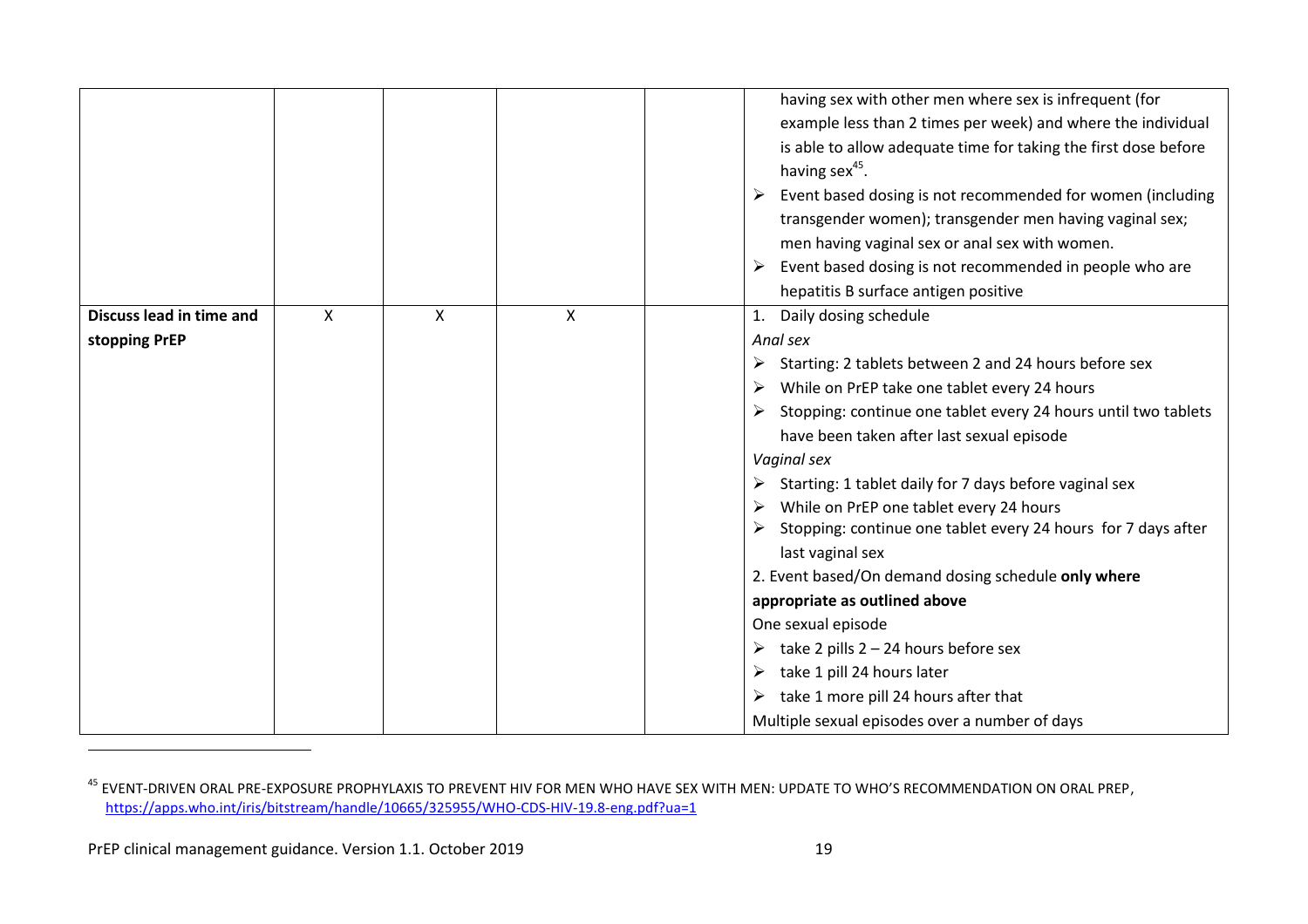|                                |              |              |              | $\triangleright$ take 2 pills 2 – 24 hours before sex                       |
|--------------------------------|--------------|--------------|--------------|-----------------------------------------------------------------------------|
|                                |              |              |              | take 1 pill 24 hours later                                                  |
|                                |              |              |              | continue one tablet every 24 hours until two tablets have been              |
|                                |              |              |              | taken after the last sexual encounter                                       |
| <b>Discuss and assess</b>      | X            | $\mathsf{x}$ | X            | If on daily PrEP and taking fewer than recommended doses (<4                |
| adherence.                     |              |              |              | doses per week for men having anal sex; <6 doses per week for               |
| Provide support where          |              |              |              | people having vaginal/frontal sex) and at substantial risk for              |
| adherence suboptimal           |              |              |              | acquisition of HIV, serious consideration should be given to                |
|                                |              |              |              | stopping PrEP                                                               |
| 4 <sup>th</sup> generation HIV | $\mathsf{x}$ | $+/-$        | $\mathsf{X}$ | A negative 4 <sup>th</sup> generation venous blood HIV test must be         |
| testing                        |              |              |              | documented within four weeks prior to first starting PrEP or                |
|                                |              |              |              | negative start day point of care HIV test with a 4 <sup>th</sup> generation |
| <b>Consider HIV point of</b>   |              |              |              | venous blood HIV test in progress. Where an individual is within            |
| care test to enable more       |              |              |              | the window period at first starting PrEP a repeat test should be            |
| timely PrEP initiation         |              |              |              | done at 4 weeks.                                                            |
|                                |              |              |              | Discuss symptoms of HIV seroconversion with patient and advise              |
| <b>HIV viral load testing</b>  |              |              |              | to attend if such symptoms develop                                          |
| where concerns for             |              |              |              | Where there are concerns for HIV seroconversion discuss with a              |
| recent HIV                     |              |              |              | doctor with experience in seeing and managing patients with acute           |
| seroconversion                 |              |              |              | HIV infection. PrEP should not be continued if there the risk of            |
|                                |              |              |              | seroconversion is considered real.                                          |
| <b>Hepatitis A testing</b>     | $\mathsf{X}$ |              |              | All patients who are hepatitis A non-immune should be offered               |
|                                |              |              |              | and encouraged to avail of hepatitis A vaccination                          |
| <b>Hepatitis B testing</b>     | $\mathsf{X}$ |              | $+/-$        | Any patient identified with active hepatitis B infection should have        |
| All patients to have           |              |              |              | their hepatitis B and PrEP assessment and care provided by a                |
| <b>HBsAg at baseline and</b>   |              |              |              | physician with experience and expertise in management of this               |
| follow up if not               |              |              |              | scenario                                                                    |
| documented as hepatitis        |              |              |              |                                                                             |
| B immune (sAb >100             |              |              |              | All patients who are hepatitis B non-immune should be offered and           |
| MIU/ml)                        |              |              |              | encouraged to avail of hepatitis B vaccination                              |
|                                |              |              |              |                                                                             |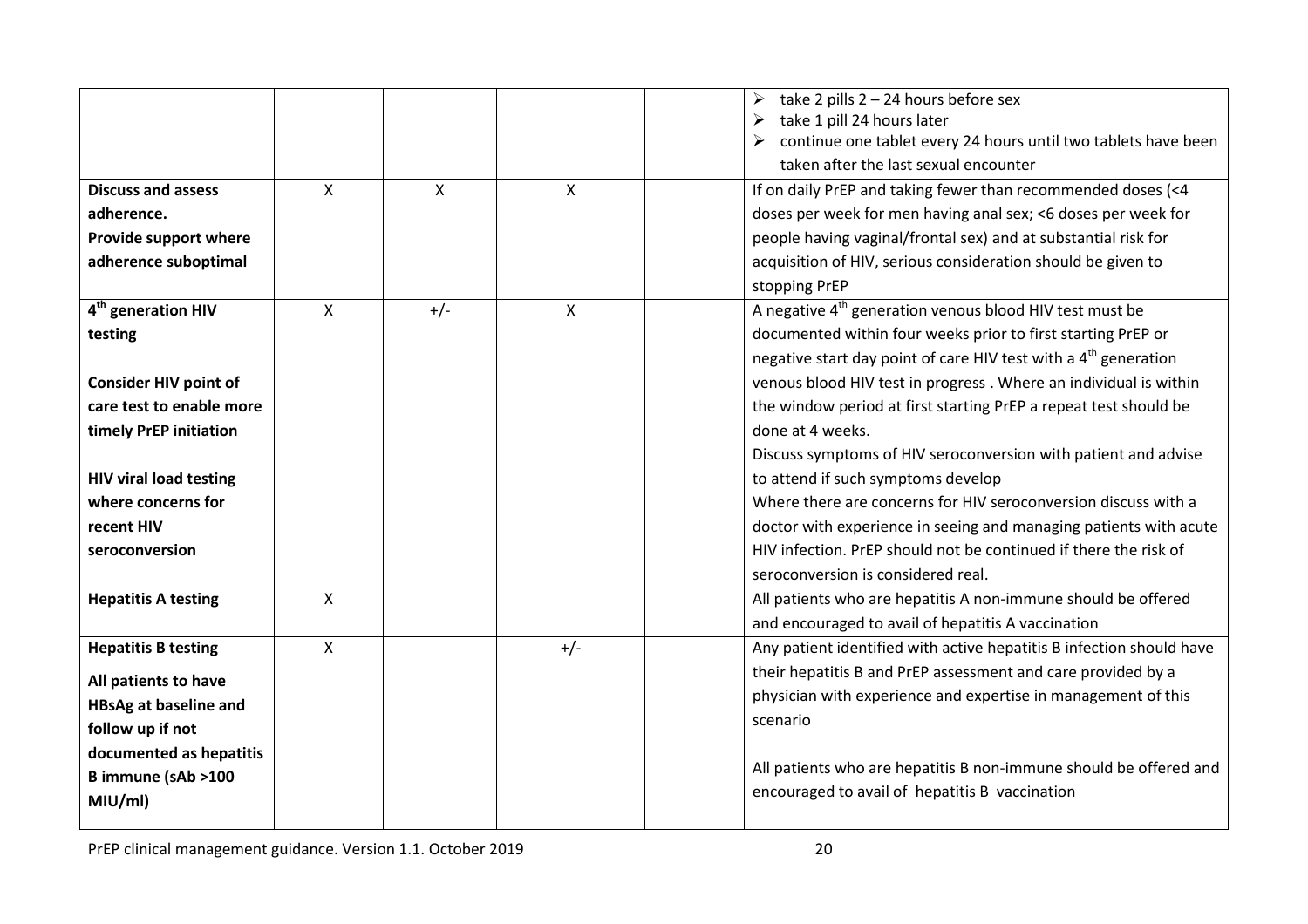| <b>Additional hepatitis B</b> |   |       |       |    | Any patient who is hepatitis B non-immune and potentially                      |
|-------------------------------|---|-------|-------|----|--------------------------------------------------------------------------------|
| markers as indicated          |   |       |       |    | exposed to hepatitis B should be managed in line with the                      |
| from history                  |   |       |       |    | hepatitis B PEP guidelines <sup>46</sup>                                       |
| <b>Hepatitis C testing</b>    | X |       | $+/-$ | X. | Annual hepatitis C testing is recommended for MSM. Please read                 |
|                               |   |       |       |    | footnote for further information on hepatitis C testing <sup>47</sup>          |
| Syphilis serology             | x | $+/-$ | Χ     |    | Where an individual is within the window period at first starting              |
|                               |   |       |       |    | PrEP a repeat test should be done at 4 weeks.                                  |
| Serum creatinine/             | X |       | x     |    | eGFR >60 mls/min/1.73m <sup>2 49</sup>                                         |
| eGFR <sup>48</sup>            |   |       |       |    | Measure creatinine and eGFR three monthly whilst on PrEP                       |
|                               |   |       |       |    | eGFR <60 mls/min/1.73 $m2$                                                     |
|                               |   |       |       |    | At baseline if eGFR is <60mls/min/1.73m <sup>2</sup> commencement of           |
|                               |   |       |       |    | PrEP is not recommended. Assess for relevant medical                           |
|                               |   |       |       |    | conditions, nephrotoxic drugs and strongly consider renal                      |
|                               |   |       |       |    | referral.                                                                      |
|                               |   |       |       |    | In follow up if eGFR falls to $<60$ mls/min/1.73m <sup>2</sup> whilst on PrEP, |
|                               |   |       |       |    | continuation is not recommended. Reassess for relevant                         |

1

<sup>46</sup> Emergency Management of Injuries Guidelines, www.emitoolkit.ie

<sup>&</sup>lt;sup>47</sup> Hepatitis C testing should be considered part of routine sexual health screening in the following circumstances: People who are HIV positive; Commercial sex workers; PWID; If indicated by the clinical history e.g. unexplained jaundice; When other risk factors for hepatitis C are present, for example MSM. The full set of recommendations around hepatitis C testing are available in the national hepatitis C screening guidelines, http://health.gov.ie/wp-content/uploads/2017/08/HepC-NCG-15\_Summary\_v8.pdf

<sup>&</sup>lt;sup>48</sup> It is important to note that in general laboratory reported eGFR's do not take account of an individual's weight or muscle mass. At the extremes of body mass and muscle mass non-weight based eGFR calculations are less reliable and may not accurately reflect renal function. In these circumstances it is recommended that the weight is checked and the eGFR calculated using the Cockcroft Gault equation [http://www.mdcalc.com/creatinine-clearance-cockcroft-gault-equation/.](http://www.mdcalc.com/creatinine-clearance-cockcroft-gault-equation/) In addition there is racial variation in GFR such that in Black-African populations a correction factor should be applied. It is recommended that in assessing and monitoring Black-African patients for or on PrEP that the appropriate correction factor is checked with the local laboratory.

 $49$  The working group notes that in the product datasheets for PrEP medication, the recommendations around renal monitoring have different eGFR thresholds. The variance with the thresholds reflects the way eGFR is reported in some laboratories whereby in some institutions the eGFR is not quantified above 60 mls/min/1.73m<sup>2</sup> and is simply reported as >60 mls/min/1.73m<sup>2</sup>. The working group sought specialist renal physician input in drafting this section on renal monitoring.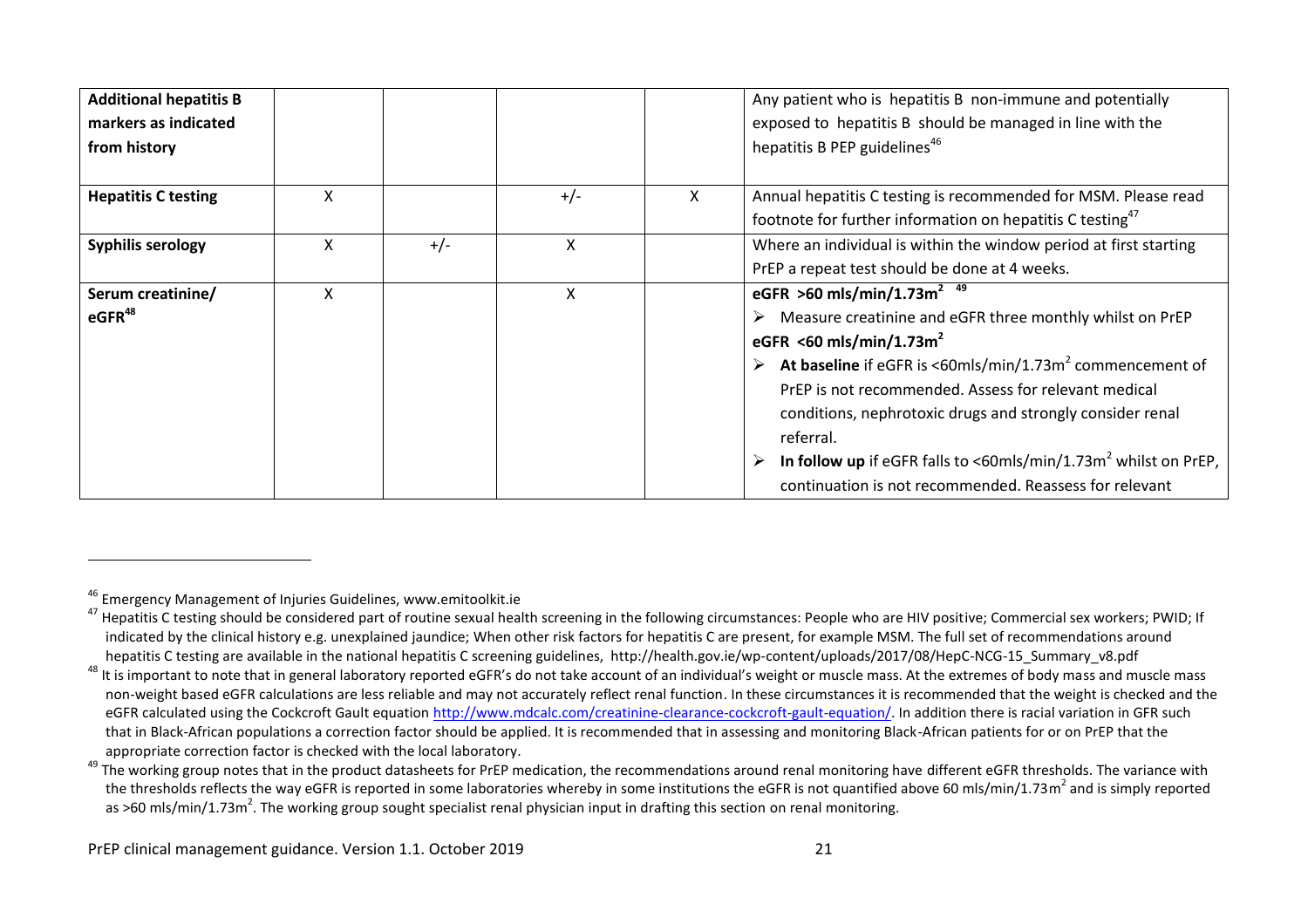|                                 |                                                                                                                                             |                                          |              | medical conditions, nephrotoxic drugs and consider renal<br>referral.<br>For services where eGFR is reported to >90ml/min/1.73m <sup>2</sup> if the |  |  |  |
|---------------------------------|---------------------------------------------------------------------------------------------------------------------------------------------|------------------------------------------|--------------|-----------------------------------------------------------------------------------------------------------------------------------------------------|--|--|--|
|                                 |                                                                                                                                             |                                          |              | eGFR falls from a baseline of >90ml/min/1.73m <sup>2</sup> whilst on PrEP                                                                           |  |  |  |
|                                 |                                                                                                                                             |                                          |              | but remains >60ml/min/1.73m <sup>2</sup> consideration should be given to                                                                           |  |  |  |
|                                 |                                                                                                                                             |                                          |              |                                                                                                                                                     |  |  |  |
|                                 |                                                                                                                                             |                                          |              | discontinuing PrEP                                                                                                                                  |  |  |  |
| <b>CTNG multisite testing</b>   | X                                                                                                                                           | $+/-$                                    | X            | Where an individual is within the window period at first starting                                                                                   |  |  |  |
|                                 |                                                                                                                                             |                                          |              | PrEP repeat testing should be done at 4 weeks.                                                                                                      |  |  |  |
|                                 |                                                                                                                                             |                                          |              | Multisite gonorrhoea culture where indicated                                                                                                        |  |  |  |
| <b>Vaccination review</b>       | X                                                                                                                                           | $\mathsf{x}$                             | X            | Vaccination in line with NIAC recommendations <sup>50</sup>                                                                                         |  |  |  |
|                                 |                                                                                                                                             |                                          |              | Hepatitis B vaccination is recommended for all people                                                                                               |  |  |  |
|                                 |                                                                                                                                             |                                          |              | attending STI clinics                                                                                                                               |  |  |  |
|                                 |                                                                                                                                             |                                          |              | Hepatitis A vaccination is recommended for MSM<br>2.                                                                                                |  |  |  |
|                                 |                                                                                                                                             |                                          |              | HPV vaccination is recommended for MSM up to and including<br>3.                                                                                    |  |  |  |
|                                 |                                                                                                                                             |                                          |              | 45 years of age                                                                                                                                     |  |  |  |
| <b>Assess LMP,</b>              | X                                                                                                                                           | $\boldsymbol{\mathsf{X}}$                | $\mathsf{x}$ | Pregnancy or trying to conceive is not considered a                                                                                                 |  |  |  |
| contraception and do            |                                                                                                                                             |                                          |              | contraindication to PrEP in those at substantial risk of HIV                                                                                        |  |  |  |
| urine pregnancy test            |                                                                                                                                             |                                          |              |                                                                                                                                                     |  |  |  |
| where indicated                 |                                                                                                                                             |                                          |              |                                                                                                                                                     |  |  |  |
| <b>Bone health for patients</b> | Bone loss is associated with use of tenofovir disoproxil and is usually reversible on cessation of tenofovir disoproxil. Individuals taking |                                          |              |                                                                                                                                                     |  |  |  |
| taking PrEP                     | tenofovir disoproxil based PrEP should be informed of this risk. Individuals with pre-existing low bone mineral density or risk factors     |                                          |              |                                                                                                                                                     |  |  |  |
|                                 | for low bone mineral density (>50 years, smoking, alcohol excess, low body weight, some medication and in particular steroids) should       |                                          |              |                                                                                                                                                     |  |  |  |
|                                 | be advised to reduce their risk for low bone mineral density by stopping smoking, reducing alcohol intake, increasing weight bearing        |                                          |              |                                                                                                                                                     |  |  |  |
|                                 | exercise and ensuring an adequate intake of calcium and vitamin D. Tenofovir disoproxil based PrEP in individuals with documented           |                                          |              |                                                                                                                                                     |  |  |  |
|                                 | osteoporosis should only be prescribed following careful consideration of the risks and where the individual is engaged with                |                                          |              |                                                                                                                                                     |  |  |  |
|                                 |                                                                                                                                             |                                          |              |                                                                                                                                                     |  |  |  |
|                                 |                                                                                                                                             | appropriate care for their osteoporosis. |              |                                                                                                                                                     |  |  |  |

 $50$  HSE Immunisation Guidelines, http://www.hse.ie/eng/health/Immunisation/hcpinfo/guidelines/